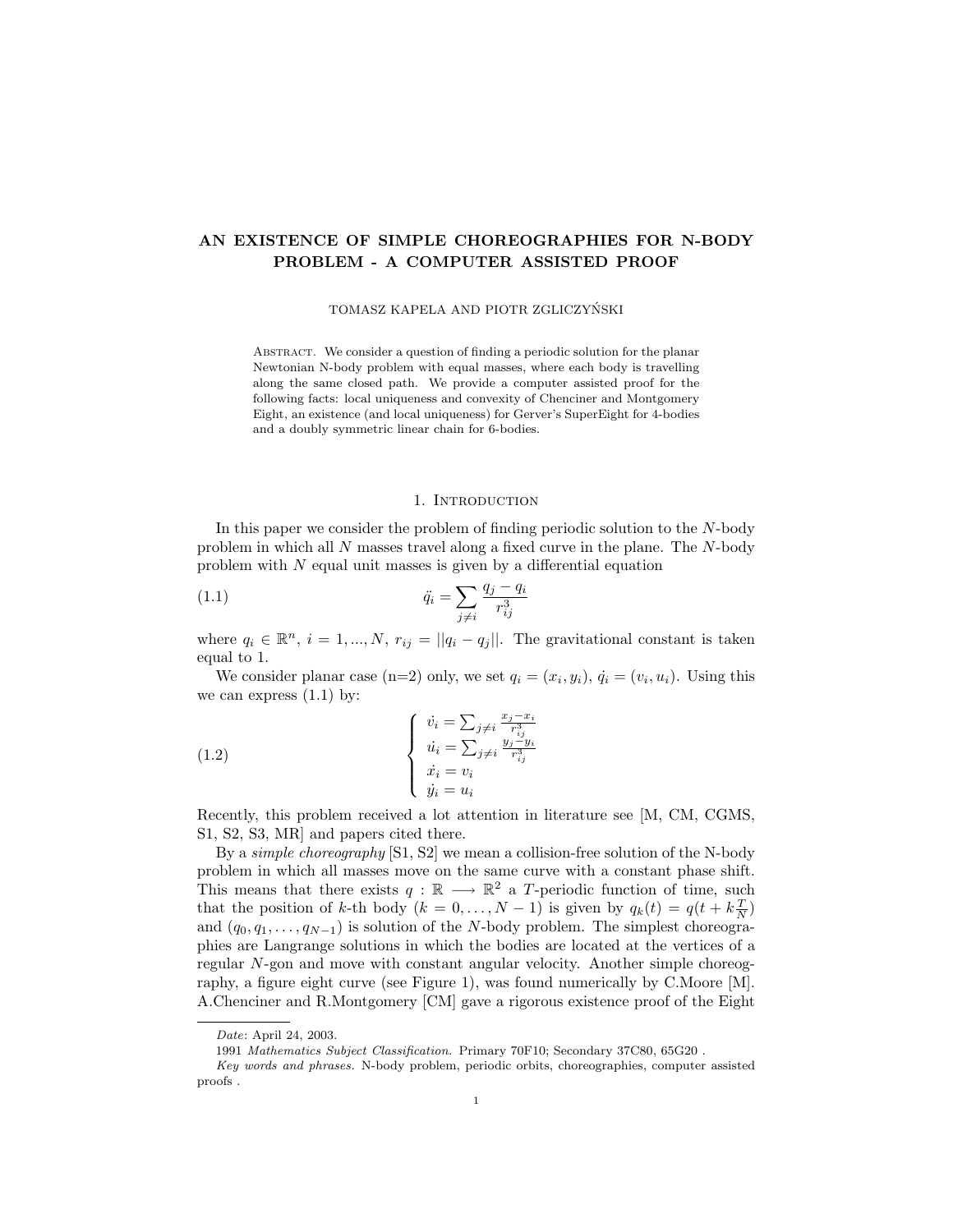in 2000. In December 1999, J.Gerver found orbit for  $N = 4$  called 'Super-Eight' (Figure 6). After that C.Sim´o found a lot of simple choreographies with different shape and number of bodies ranging form 4 to several hundreds (see [S, S1, CGMS] for pictures, animations and more details).

Up to now the only choreographies whose existence has been rigorously established [MR] are Lagrange solutions and the Eight solution. While the Lagrange solution is given analytically, the existence of Eight was proven in [CM] using variational arguments and there is still a lot of open questions about it [Ch, MR]. For example uniqueness (up to obvious symmetries and rescaling ) and convexity of the lobes in Eight. In Section 3 we give a computer assisted proof of existence of Eight, its local uniqueness and convexity of the lobes.

In Sections 4, 5 and 6 we concentrate on choreographies called doubly symmetric linear chains. They are symmetric with respect to the x and  $y$  coordinate axes and all points of the curve self-intersection are on the  $x$  axis. We give a computer assisted proof of an existence (and local uniqueness) of doubly symmetric linear chains for four (Gerver SuperEight) and six bodies.

Proofs given in this paper are computer assisted. By this we mean that we use computer to provide rigorous bounds for solutions of (1.1). The problem of proving an existence of a choreography is reduced to finding a zero for a suitable function. For this purpose we use an interval Newton method and a Krawczyk method [A, K, Mo, N], (see Section 2) which are apparently rather unknown outside the interval arithmetic community. To integrate equations  $(1.1)$  we use a  $C<sup>1</sup>$ -Lohner algorithm [ZLo]. All computations were performed on AMD Athlon 1700XP with 256 MB DDRAM memory, with Windows 98SE operating system. We used CAPD package [Capd] and Borland C++ 5.02 compiler. A total computation time for 6 bodies was under 90 seconds and considerably smaller for the Eight and SuperEight solutions - see Section 7 for more details.

### 2. Two zero finding methods

The main technical tool used in this paper in order to establish an existence of solutions of equations of the form  $f(x) = 0$  is an interval Newton method[A, Mo, N] and a Krawczyk method  $[A, K, N]$ . The interval Newton method was used to prove an existence of the Eight (Figure 1) and Gerver orbit (Figure 6). The Krawczyk method for Gerver orbit and an orbit with 6 bodies in a linear chain (Figure 8).

2.1. Notation. In the application of interval arithmetics to rigorous verification of theorems single valued objects, like numbers, vectors, matrices etc are in the formulas replaced by sets containing sure bounds for them. In the sequel, we will not use any special notation for single valued object and sets. For a set S by  $[S]$ we denote the interval hull of  $S$ , i.e. the smallest product of intervals containing  $S$ . For a set which is an interval set (i.e. can be represented as a product of intervals) we will also use square brackets to stress its interval nature. For any interval set  $[S]$  by  $mid([S])$  we denote a center point of  $[S]$ . For any interval  $[a, b]$  we define a diameter by  $diam[a, b] := b - a$ . For an interval vector (matrix)  $S = [S]$  by  $diamS$ we denote a vector (matrix) of diameters of each components.

## 2.2. Interval Newton method.

**Theorem 2.1.** [A, N] Let  $F : \mathbb{R}^n \to \mathbb{R}^n$  be a  $C^1$  function. Let  $[X] = \prod_{i=1}^n [a_i, b_i]$ ,  $a_i < b_i$ . Assume the interval hull of  $DF([X])$ , denoted here by  $[DF([X])]$ , is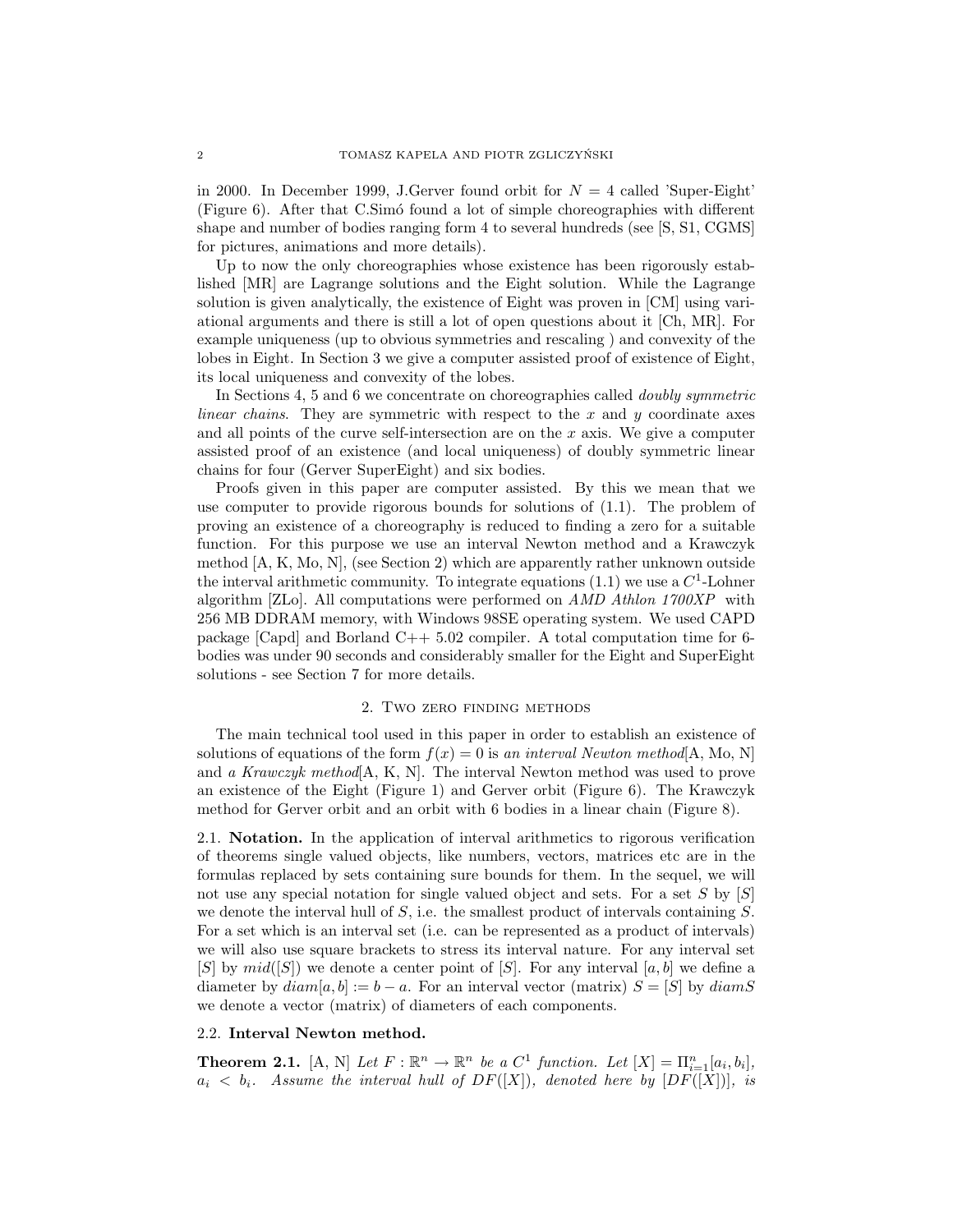invertible. Let  $\bar{x} \in X$  and we define

(2.1) 
$$
N(\bar{x}, [X]) = -[DF([X])]^{-1} F(\bar{x}) + \bar{x}
$$

Then

0. if  $x_1, x_2 \in [X]$  and  $F(x_1) = F(x_2)$ , then  $x_1 = x_2$ 1. if  $N(\bar{x}, [X]) \subset [X]$ , then  $\exists! x^* \in [X]$  such that  $F(x^*) = 0$ 2. if  $x_1 \in [X]$  and  $F(x_1) = 0$ , then  $x_1 \in N(\bar{x}, [X])$ 3. if  $N(\bar{x}, [X]) \cap [X] = \emptyset$ , then  $F(x) \neq 0$  for all  $x \in [X]$ 

### 2.3. Krawczyk method. We assume that:

- $F: \mathbb{R}^n \longrightarrow \mathbb{R}^n$  is a  $C^1$  function,
- $[X] \subset \mathbb{R}^n$  is an interval set,
- $\bar{x} \in [X]$
- $C \in \mathbb{R}^{n \times n}$  is a linear isomorphism.

The Krawczyk [A, K, N] operator is given by

(2.2) 
$$
K(\bar{x}, [X], F) := \bar{x} - CF(\bar{x}) + (Id - C[DF([X])])([X] - \bar{x}).
$$

**Theorem 2.2.** 1. If  $x^* \in [X]$  and  $F(x^*) = 0$ , then  $x^* \in K(\bar{x}, [X], F)$ .

2. If  $K(\bar{x}, [X], F) \subset int[X]$ , then there exists in  $[X]$  exactly one solution of equation  $F(x) = 0$ .

3. If  $K(\bar{x}, [X], F) \cap [X] = \emptyset$ , then  $F(x) \neq 0$  for all  $x \in [X]$ 

2.4. Algorithm for Newton and Krawczyk method. Theorems 2.1 and 2.2 can be used as a basis for an algorithm for rigorous enclosing for solution of equation  $F(x) = 0$ . Let  $T(\bar{x}, [X]) = N(\bar{x}, [X])$  if we are using the interval Newton method and  $T(\bar{x}, [X]) = K(\bar{x}, [X], F)$  in case of Krawczyk method.

First, we need to have a good guess for  $x^* \in \mathbb{R}^n$ . For this purpose we use a nonrigorous Newton method to obtain  $\bar{x} = (\bar{x}_1, \bar{x}_2, \dots, \bar{x}_n)$ . Then we choose interval set  $[X]$  which contains  $\bar{x}$  and perform the following algorithm:

Step 1. Compute 
$$
T(\bar{x}, [X])
$$
.

- Step 2. If  $T(\bar{x}, [X]) \subset [X]$ , then return success.
- Step 3. If  $X \cap T(\bar{x}, [X]) = \emptyset$ , then return fail. There are no zeroes of F in [X].
- Step 4. If  $[X] \subset T(\bar{x}, [X])$ , then modify computation parameters (for example: a time step, the order of Taylor method, size of  $[X]$ ). Go to Step 1.
- Step 5. Define a new  $[X]$  by  $[X] := [X] \cap T(\bar{x}, [X])$  and a new  $\bar{x}$  by  $\bar{x} := mid([X]),$ then go to Step 1.

In practical computation it is convenient to define a maximum number of iteration allowed and return fail if the actual iteration count is larger.

Observe that the third assertion in both Theorems 2.1 and 2.2 can be used to exclude an existence of zero of  $F$ . This has been used by Galias [G1, G2] to find all periodic orbits up to a given period for Henon map and Ikeda map. It seems possible to obtain similar results for N-body problem in the future.

# 3. The Eight - existence, local uniqueness and convexity

Existence of the Eight has been shown in [CM] using mixture of symmetry and variational arguments. Here we give an another existence proof and in addition we obtain local uniqueness and the convexity of each lobe of the Eight. We follow [CM] in the use of the symmetry, but other component of the proof is different we use an interval Newton method discussed in Section 2.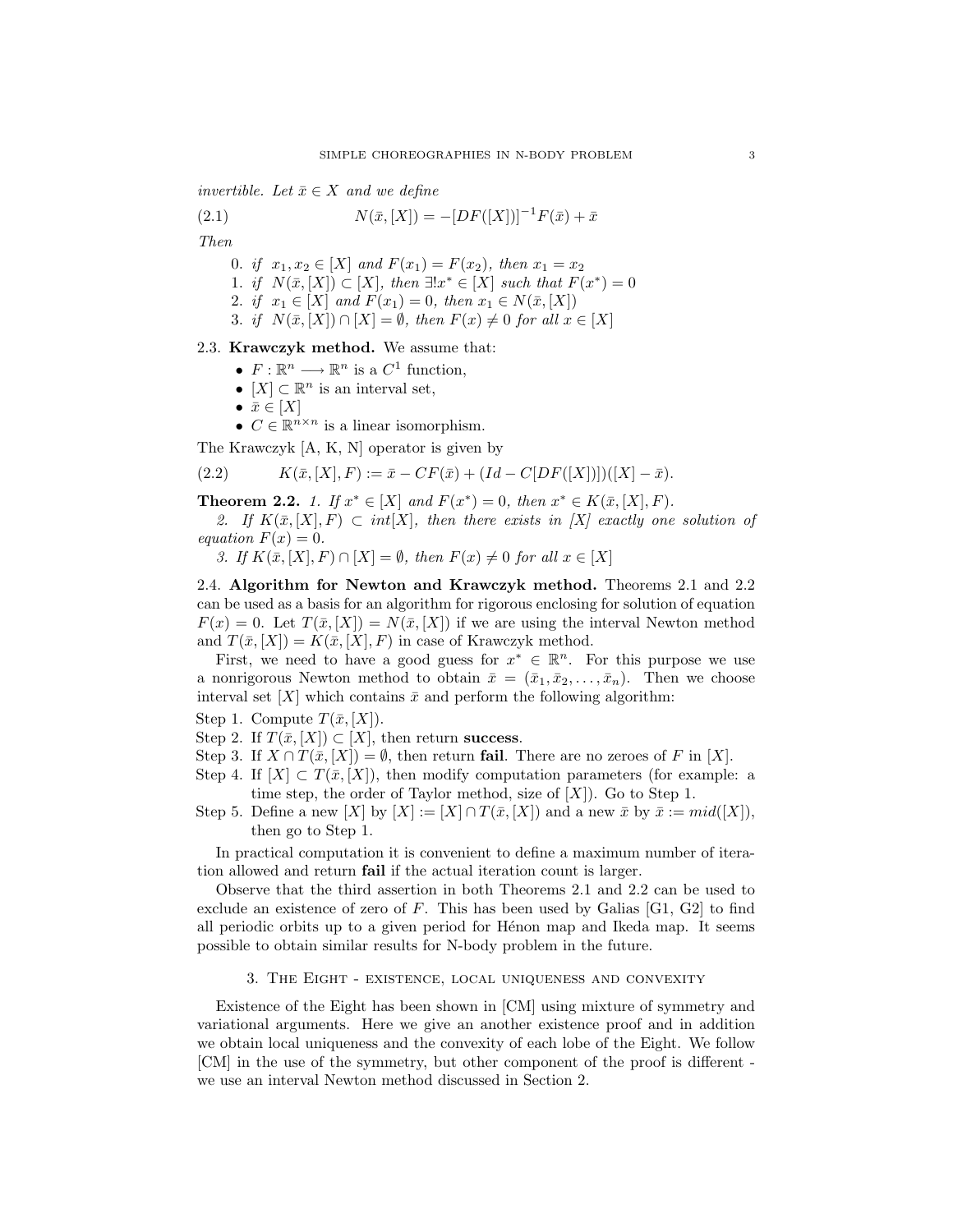In notation, but only for the Eight, we follow [CM].



Figure 1. The Eight - the initial position

Let  $T$  be any positive real number. We define action of the Klein group  $\mathbb{Z}_2\times\mathbb{Z}_2$ on  $\mathbb{R}/T\mathbb{Z}$  and on  $\mathbb{R}^2$  as follows: if  $\sigma$  and  $\tau$  are generators,

(3.1) 
$$
\sigma(t) = t + \frac{T}{2}, \ \tau(t) = -t + \frac{T}{2}, \ \sigma(x, y) = (-x, y), \ \tau(x, y) = (x, -y).
$$

For loop  $q: (\mathbb{R}/T\mathbb{Z}) \longrightarrow \mathbb{R}^2$  and  $i = 1, 2, 3$  we define the position for *i*-th body by  $\overline{a}$  $\mathbf{r}$ 

(3.2) 
$$
q_i(t) = q\left(t + (3 - i) \cdot \frac{T}{3}\right),
$$

Here  $q_i$  is just position of *i*-th body.

The following theorem without the uniqueness part was proved in [CM].

**Theorem 3.1.** There exists an "eight"-shaped planar loop  $q : (\mathbb{R}/T\mathbb{Z}) \longrightarrow \mathbb{R}^2$  with the following properties:

(1) for each t,

$$
q_1(t) + q_2(t) + q_3(t) = 0;
$$

- (2) q is invariant with respect to the action of  $\mathbb{Z}_2 \times \mathbb{Z}_2$  on  $\mathbb{R}/T\mathbb{Z}$  and on  $\mathbb{R}^2$ .  $q \circ \sigma(t) = \sigma \circ q(t)$  and  $q \circ \tau(t) = \tau \circ q(t);$
- (3) the loop  $x : \mathbb{R}/T\mathbb{Z} \longrightarrow \mathbb{R}^6$  defined by

$$
x(t) = (q_1(t), q_2(t), q_3(t))
$$

is T-periodic solution of the planar three-body problem with equal masses.



Figure 2. The Eight - the final position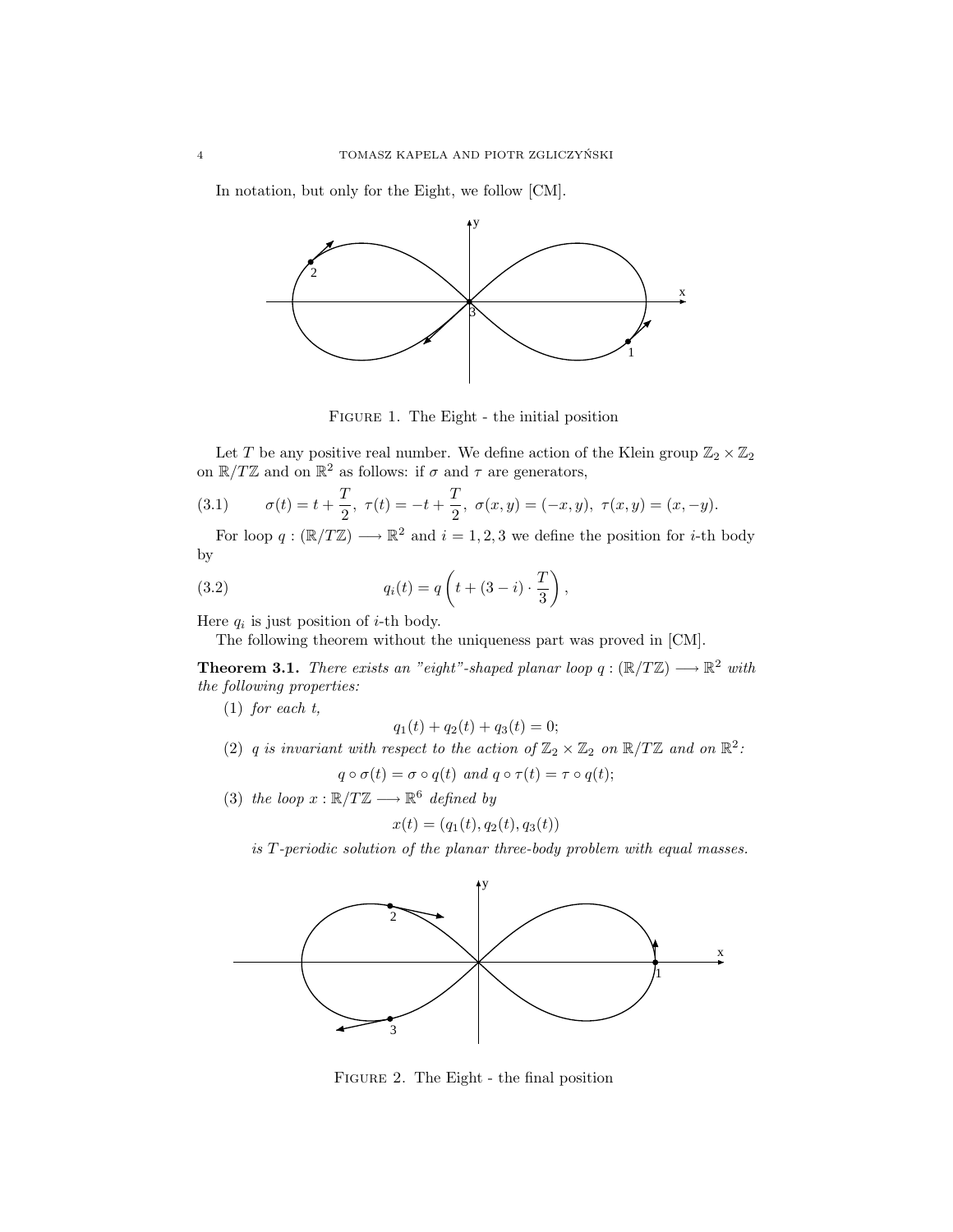Moreover, q is locally unique (up to obvious symmetries and rescaling).

*Remark* 3.2. If conditions  $(1), (2), (3)$  are satisfied then

a.  $\dot{q}_1(t) + \dot{q}_2(t) + \dot{q}_3(t) = 0$  for each t, b.  $\dot{q} \circ \sigma(t) = \sigma \circ \dot{q}(t)$  and  $\dot{q} \circ \tau(t) = \sigma \circ \dot{q}(t)$  for each t, c.  $q_3(0) = (0, 0)$  and  $\dot{q}_3(0) = -2\dot{q}_1(0)$ d.  $q_1(0) = -q_2(0)$  and  $\dot{q}_1(0) = \dot{q}_2(0)$ , e.  $q_1(T/12)$  is on the X axis and  $\dot{q}_1(T/12)$  is orthogonal to the X axis, f.  $q_3(T/12) = \tau \circ q_2(T/12)$  and  $\dot{q}_3(T/12) = \sigma \circ \dot{q}_2(T/12)$ ,

The following lemma describes the symmetry reduction for the Eight

**Lemma 3.3.** Assume that  $\tilde{q}: [0, \tilde{T}] \longrightarrow \mathbb{R}^6$  is a solution of the three body problem, such that  $\tilde{q} = (\tilde{q}_1, \tilde{q}_2, \tilde{q}_3)$  satisfies conditions  $(c), (d), (e), (f)$  in Remark 3.2, then exists  $q : (\mathbb{R}/T\mathbb{Z}) \longrightarrow \mathbb{R}^2$  satisfying condition  $(1),(2),(3)$  in Theorem 3.1 with  $T = 12T$ .

Proof: We define

(3.3) 
$$
\hat{q}(t) = \begin{cases} \tilde{q}_3(t) & \text{for } t \in [0, \tilde{T}] \\ \tau \circ \tilde{q}_2(2\tilde{T} - t) & \text{for } t \in [\tilde{T}, 2\tilde{T}] \\ \sigma \circ \tilde{q}_1(t - 2\tilde{T}) & \text{for } t \in [2\tilde{T}, 3\tilde{T}] \end{cases}
$$

and

(3.4) 
$$
q(t) = \begin{cases} \n\hat{q}(t) & \text{for } t \in [0, 3\tilde{T}] \\ \n\tau \circ \hat{q}(\tau^{-1}(t)) & \text{for } t \in [3\tilde{T}, 6\tilde{T}] \\ \n\sigma \circ \hat{q}(\sigma^{-1}(t)) & \text{for } t \in [6\tilde{T}, 9\tilde{T}] \\ \n\sigma \circ \tau \circ \hat{q}(\tau^{-1} \circ \sigma^{-1}(t)) & \text{for } t \in [9\tilde{T}, 12\tilde{T}] \n\end{cases}
$$

Let  $f_1$  and  $f_2$  be two solutions of 1.1 on intervals  $[t_1, t_2]$  and  $[t_2, t_3]$  respectively. If  $f_1(t_2) = f_2(t_2)$  and  $f_1^-(t_2) = f_2^+(t_2)$  then  $f = \{f_1, f_2\}$  is solution on interval  $[t_1, t_2]$ . To show that  $q(t)$  is a solution it is enough to show that "pieces fit together smoothly".

For  $t = \tilde{T}$  from 3.2.f we have

(3.5) 
$$
\tilde{q}_3(\tilde{T}) = \tilde{q}_3(\frac{T}{12}) = \tau \circ \tilde{q}_2(\frac{T}{12}) = \tau \circ \tilde{q}_2(\tilde{T}) = \tau \circ \tilde{q}_2(2\tilde{T} - \tilde{T})
$$

$$
(3.6) \qquad \dot{\tilde{q}}_3^-(\tilde{T}) \quad = \quad \sigma \circ \dot{\tilde{q}}_2^+(\tilde{T})
$$

For  $t = 2\tilde{T}$  from 3.2.d we have

(3.7) 
$$
\tilde{q}(2\tilde{T}) = \tau \circ \tilde{q}_2(0) = \sigma \circ \tilde{q}_1(0)
$$

(3.8)  $\dot{\tilde{q}}^-(2\tilde{T}) = \sigma \circ \dot{\tilde{q}}_2^-(\tilde{T}) = \sigma \circ \dot{\tilde{q}}_1^+(2\tilde{T}) = \dot{\tilde{q}}^+(2\tilde{T})$ 

From (3.5-3.8) it follows that  $\hat{q}(t)$  is smooth curve for  $t \in [0, 3\tilde{T}]$ . We construct  $q(t)$  from that curve.

For  $t = 3\tilde{T}$  from 3.2.e we obtain

$$
q(3\tilde{T}) = \sigma \circ \tilde{q}_1(\tilde{T}) = \sigma \circ \tau \circ \tilde{q}_1(\tilde{T}) = \sigma \circ \tau \circ \hat{q}(\tau^{-1}(3\tilde{T}))
$$
  

$$
\dot{q}^{-}(3\tilde{T}) = \sigma \circ \dot{\tilde{q}}_1(\tilde{T}) = \dot{\tilde{q}}_1(\tilde{T}) = \dot{q}^{+}(3\tilde{T})
$$

Using 3.2.c for  $t = 6\tilde{T}$  we infer that

$$
q(6\tilde{T}) = \tau \circ \hat{q}(\tau^{-1}(6\tilde{T})) = \tau \circ \tilde{q}_3(0) = \sigma \circ \tilde{q}_3(0) = \sigma \circ \hat{q}(\sigma^{-1}(6\tilde{T}))
$$
  

$$
\dot{q}^-(6\tilde{T}) = \sigma \circ \dot{\tilde{q}}_1(\tilde{T}) = \dot{q}^+(6\tilde{T})
$$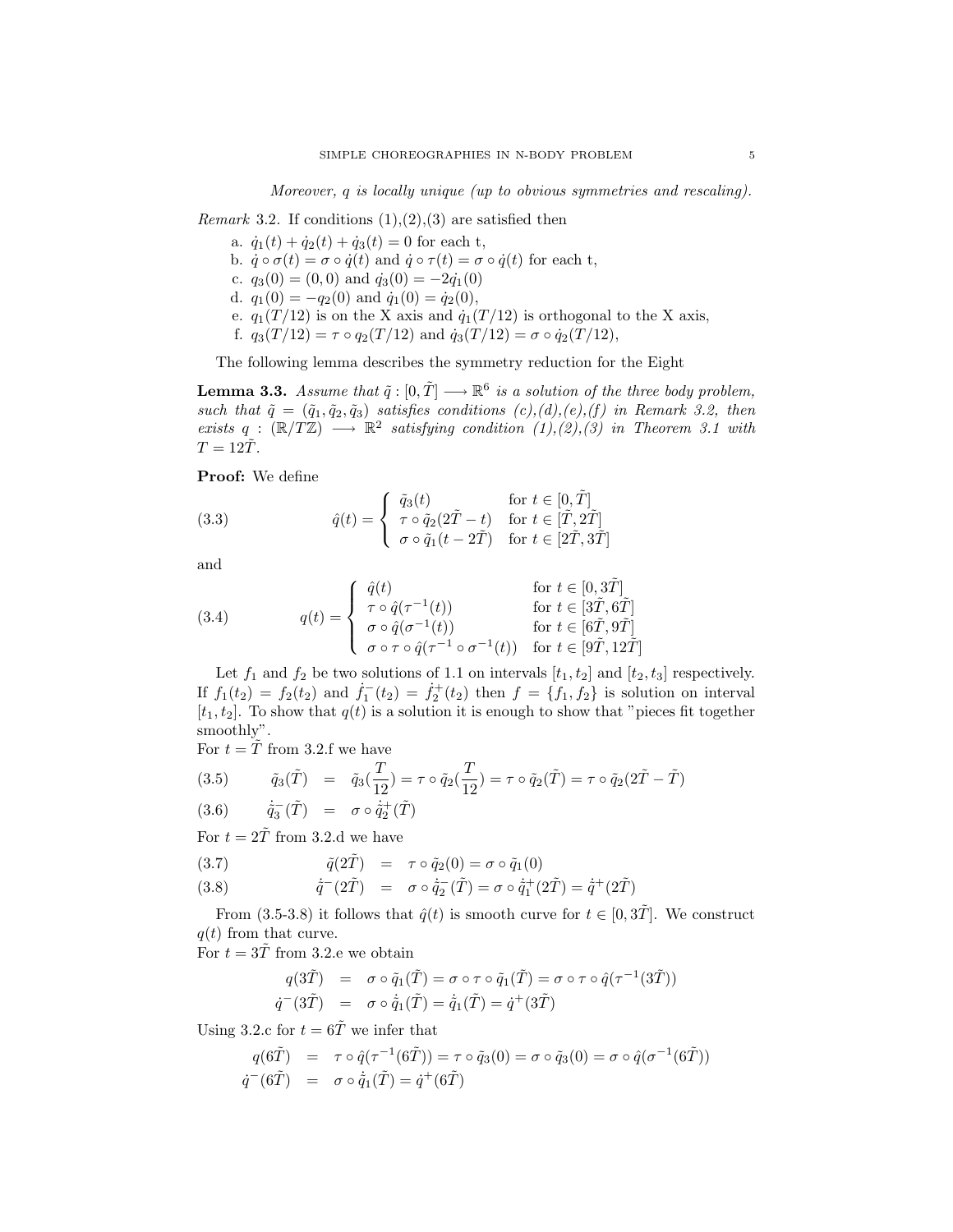Now we show that  $q(t)$  is a closed curve.

$$
q(12\tilde{T}) = \sigma \circ \tau \circ \hat{q}(\tau^{-1} \circ \sigma^{-1}(12\tilde{T})) = \sigma \circ \tau \circ \hat{q}(0) = \hat{q}(0) = q(0)
$$

$$
\dot{q}^-(12\tilde{T}) = \frac{\partial}{\partial t} [\sigma \circ \tau \circ \hat{q}(\tau^{-1} \circ \sigma^{-1}(12\tilde{T}))] = \dot{\hat{q}}(0) = \dot{q}^+(0)
$$

Hence it is easy to see that  $q(t)$  can be extended to a T-periodic curve, such that  $x(t) = (q_1(t), q_2(t), q_3(t))$  is a T-periodic solution of the three body problem.

Condition (2) in Theorem 3.1 follows easily from definition of  $\hat{q}(t)$  and properties of  $\sigma$  and  $\tau$  (for T-periodic orbit  $\sigma^{-1}(t) = \sigma(t)$  and  $\tau^{-1}(t) = \tau(t)$ ). For  $t \in [0, 3\tilde{T}]$ we have

(3.9) 
$$
q(\sigma(t)) = \sigma \circ \hat{q}(\sigma^{-1} \circ \sigma(t)) = \sigma \circ \hat{q}(t) = \sigma \circ q(t)
$$

(3.10) 
$$
q(\tau(t)) = \tau \circ \hat{q}(\tau^{-1} \circ \tau(t)) = \tau \circ \hat{q}(t) = \tau \circ q(t)
$$

For  $t \in [3\tilde{T}, 6\tilde{T}]$  using (3.10) we obtain

(3.11) 
$$
q(\sigma(t)) = \sigma \circ \tau \circ \hat{q}(\tau^{-1} \circ \sigma^{-1} \circ \sigma(t)) = \sigma \circ \tau \circ \hat{q}(\tau^{-1}(t)) = \sigma \circ q(t)
$$
  
(3.12) 
$$
q(\tau(t)) = \hat{q}(\tau(t)) = \tau \circ \hat{q}(\tau \circ \tau(t)) = \tau \circ q(t)
$$

We omit other two cases, because the proof is very similar.

Because there aren't any external force so the center of mass can only move with a constant velocity. But from 3.2.c and 3.2.d we have  $q_1(0) + q_2(0) + q_3(0) = 0$  and  $\dot{q}_1(0) + \dot{q}_2(0) + \dot{q}_3(0) = 0$ . Hence we obtain condition (1) in Theorem 3.1.  $\Box$ 



Figure 3. Rotated Eight - initial position



Figure 4. Rotated Eight - final position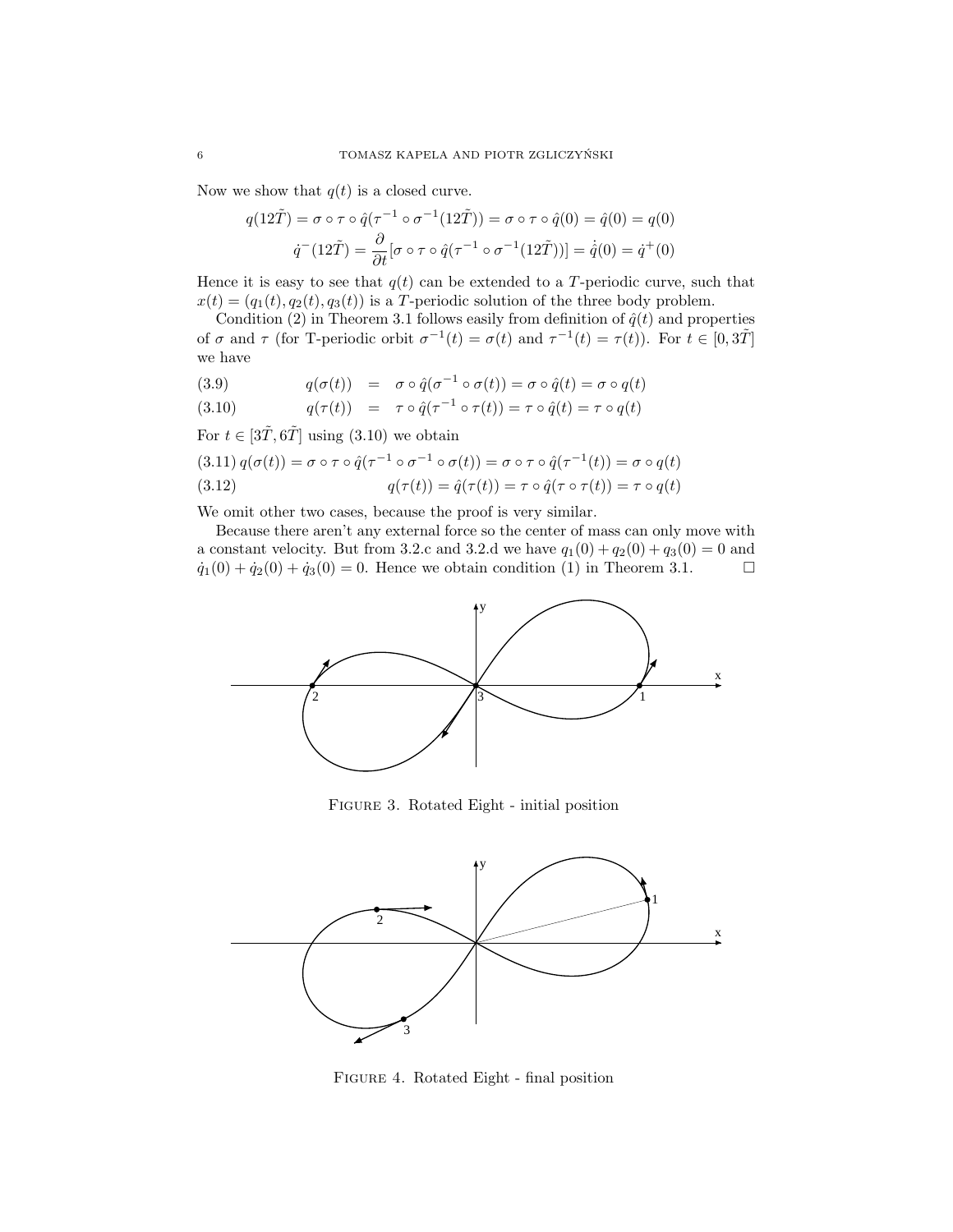Hence to prove Theorem 3.1 it is enough to show that there exists a locally unique (up to obvious degeneracies) function satisfying assumptions of Lemma 3.3. For this end we rewrite these assumptions as a zero finding problem to which we apply an interval Newton method in the reduced space.

Our original phase space is 12 dimensional, the state of bodies is given by  $(q_1, q_2, q_3, \dot{q}_1, \dot{q}_2, \dot{q}_3)$ . The center of mass is fixed at the origin. Hence one body's position and velocity is determined by other two bodies. We start from a collinear position with the third body at the origin and with equal velocities of the first and the second body (see 3). Hence it is enough to know the position and the velocity of the first body to reconstruct initial condition of other bodies. Moreover, if we have one solution we could get another solution by a suitable rotation (both have the same shape). To remove this degeneracy we place the first body on the X axis (we will make computation for rotated Eight, see Figure 3). In addition we fix the size of trajectory. This fixes the period of the solution. But if we know one periodic solution then by Kepler law we may obtain a solution of any period just by rescaling. Finally, we set  $q_1(0) = (1, 0)$ , hence initial conditions are fixed by the velocity of the first body.

The reduced space for Eight is two dimensional and is parameterized by velocity of second body. We define map from the reduced space to full phase space  $E$ :  $\mathbb{R}^2 \longrightarrow \mathbb{R}^{12}$ , which expands velocity of first body, given by  $(v, u)$ , to the initial conditions  $(x_1, y_1, x_2, y_2, x_3, y_3, v_1, u_1, v_2, u_2, v_3, u_3)$  for equation (1.1)

$$
E(v, u) = (1, 0, -1, 0, 0, 0, v, u, v, u, -2v, -2u).
$$

For each such initial condition exists a solution of the tree body problem defined on some interval. To each initial configuration, following that solution, we associate, if it exists, a configuration in which for the first body the position vector is orthogonal to its velocity vector for the first time. This defines the Poincaré map  $P: \mathbb{R}^{12} \supset \Omega \longrightarrow \mathbb{R}^{12}.$ 

Now, we define map  $R : \mathbb{R}^{12} \longrightarrow \mathbb{R}^2$ , by

 $R(q_1, q_2, q_3, \dot{q}_1, \dot{q}_2, \dot{q}_3) = (\|q_2 - q_1\|^2 - \|q_3 - q_1\|^2, (\dot{q}_2 - \dot{q}_3) \times q_1),$ 

where by  $\times$  we denote vector product, and map  $\Phi : \mathbb{R}^2 \longrightarrow \mathbb{R}^2$  by

$$
\Phi = R \circ P \circ E.
$$

Remark 3.4. If  $R(q_1, q_2, q_3, \dot{q}_1, \dot{q}_2, \dot{q}_3) = 0$ , then  $||q_2 - q_1|| = ||q_3 - q_1||$  and if in addition  $y_1 = 0$  but  $x_1 \neq 0$ , then  $\dot{y}_2 = \dot{y}_3$ . The bodies are then located as in Fig. 4 and conditions (e) and (f) in Rem. 3.2 are satisfied in a suitably rotated coordinate frame.

The following lemma, which is crucial for the proof of Theorem 3.1 is obtained with computer assistance.

**Lemma 3.5.** There exists a locally unique  $(v, u) \in \mathbb{R}^2$  that  $\Phi(v, u) = (0, 0)$ .

Proof: We use an interval Newton method (Theorem 2.1). First we come close to zero, starting with some rough initial condition (for example from [S1]) using a non-rigorous Newton method. Once we have a good candidate  $x_0 = (v_0, u_0)$ , we set  $[X] = [v_0 - \delta, v_0 + \delta] \times [u_0 - \delta, u_0 + \delta]$  and compute rigorously  $\Phi(x_0)$  and  $\frac{\partial \Phi([X])}{\partial x}$ . For this purpose we use  $C^1$ -Lohner algorithm described in [ZLo]. In this computation we used a time step  $h = 0.01$  and the order  $r = 7$ .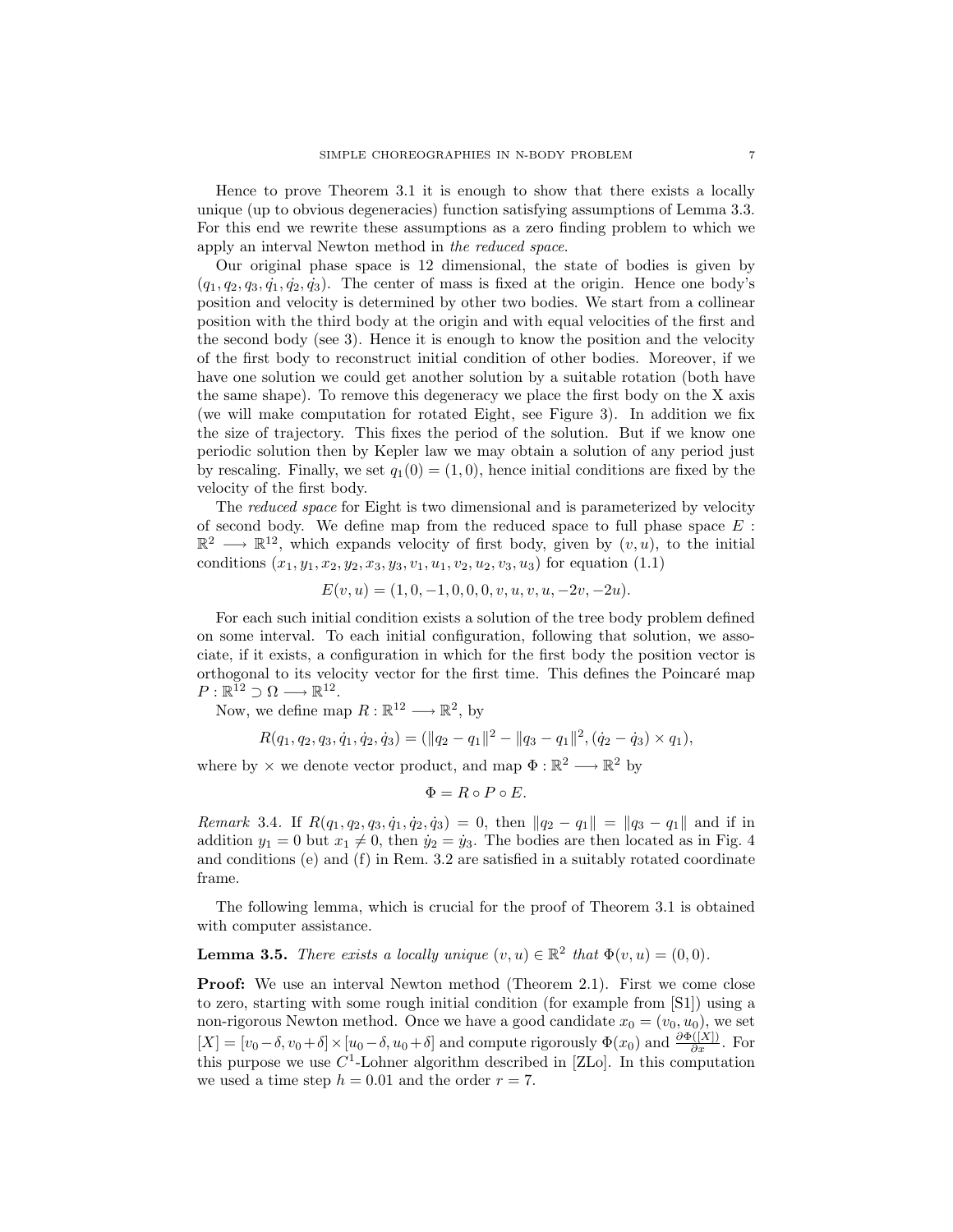| Result                                  |                                                                                                                                      |  |
|-----------------------------------------|--------------------------------------------------------------------------------------------------------------------------------------|--|
| $\Phi(x_0)$                             | $([-2.107029e-06, -2.106467e-06], [2.974991e-06, 2.976034e-06])$                                                                     |  |
| diam $\Phi(x_0)$                        | $(5.625889e-10, 1.042962e-09)$                                                                                                       |  |
| $\frac{\partial \Phi([X])}{\partial x}$ | $\begin{bmatrix} [17.622624, 17.643043] & [1.809772, 1.827325] \\ [-24.868548, -24.848432] & [-10.056629, -10.039221] \end{bmatrix}$ |  |
| $N(x_0, [X])$                           | $([0.347116886243943, 0.347116889993313],$<br>$[0.532724941587373, 0.532724949187495]$                                               |  |
| diam $N(x_0, [X])$                      | $(3.749369e-09,7.600121e-09)$                                                                                                        |  |

Table 1. The data from the proof of Lemma 3.5.

It turns out that the assumption of assertion 1 in Theorem 2.1 holds for  $x_0 = (0.347116768716, 0.532724944657)$  and  $\delta = 10^{-6}$ . Numerical data from this computation are listed in Table 1.

Moreover, from Theorem 2.1 we know that this zero is unique in the set X.  $\Box$ **Proof of Theorem 3.1:** From Lemma 3.5 there exists an initial condition  $(v, u)$ in reduced space that  $\Phi(v, u) = (0, 0)$ . Hence there exists solution  $\bar{q}(t)$  of the three body problem in some interval  $[0, \overline{T}]$  that in  $t = 0$  bodies are in collinear position with third body in the origin and in  $t = \tilde{T}$  they are in isosceles configuration  $(r_{12} = r_{13})$ . By rotation we could get solution  $\tilde{q}(t)$  that in  $t = \tilde{T}$  first body is on X axis. Obviously we still start in collinear position and end in isosceles. Now from Remark 3.4  $\tilde{q}(t)$  satisfy all condition in Lemma 3.3 and hence there exist  $q(t)$ satisfying condition  $(1),(2),(3)$ .

Local uniqueness follows from local uniqueness in Lemma 3.5.  $\Box$ 

### 3.1. Convexity of the Eight.

Theorem 3.6. Each lobe of the Eight is convex.

**Proof:** For the proof it is enough to show that the only inflection point on the curve  $q(t)$  is the origin.

From Lemma 3.5 we get set  $[X]$  which includes initial condition for the Eight in reduced space. We expand [X] to the full space, we set  $\bar{X} = E([X])$ . In the coordinate frame in which the Eight looks like in Fig. 1 and symmetries  $\sigma$  and  $\tau$ are reflections with respect to coordinate axes (see 3.1) we see immediately that the symmetry properties of the Eight imply that at the origin  $\frac{\partial^2 y_i}{\partial x_i^2} = 0$  and  $\frac{\partial^2 x_i}{\partial y_i^2} = 0$ . To prove convexity of the Eight we follow rigorously the trajectory of set  $\bar{X}$  and show that the only point in which  $\frac{\partial^2 y_i}{\partial x_i^2} = 0$  and  $\frac{\partial^2 x_i}{\partial y_i^2} = 0$  is the origin. The same is true if we rotate the Eight, as in Figure 3, to the coordinate system in which we performed the actual computations and in which we will work for the remainder of this proof.

Let  $q_i(t) = (x_i(t), y_i(t))$  be position of i-th body. If  $0 \notin \frac{\partial x_i}{\partial t}[t_{k-1}, t_k]$  then, from the implicit function theorem, we can write  $y_i$  as a function of  $x_i$  for interval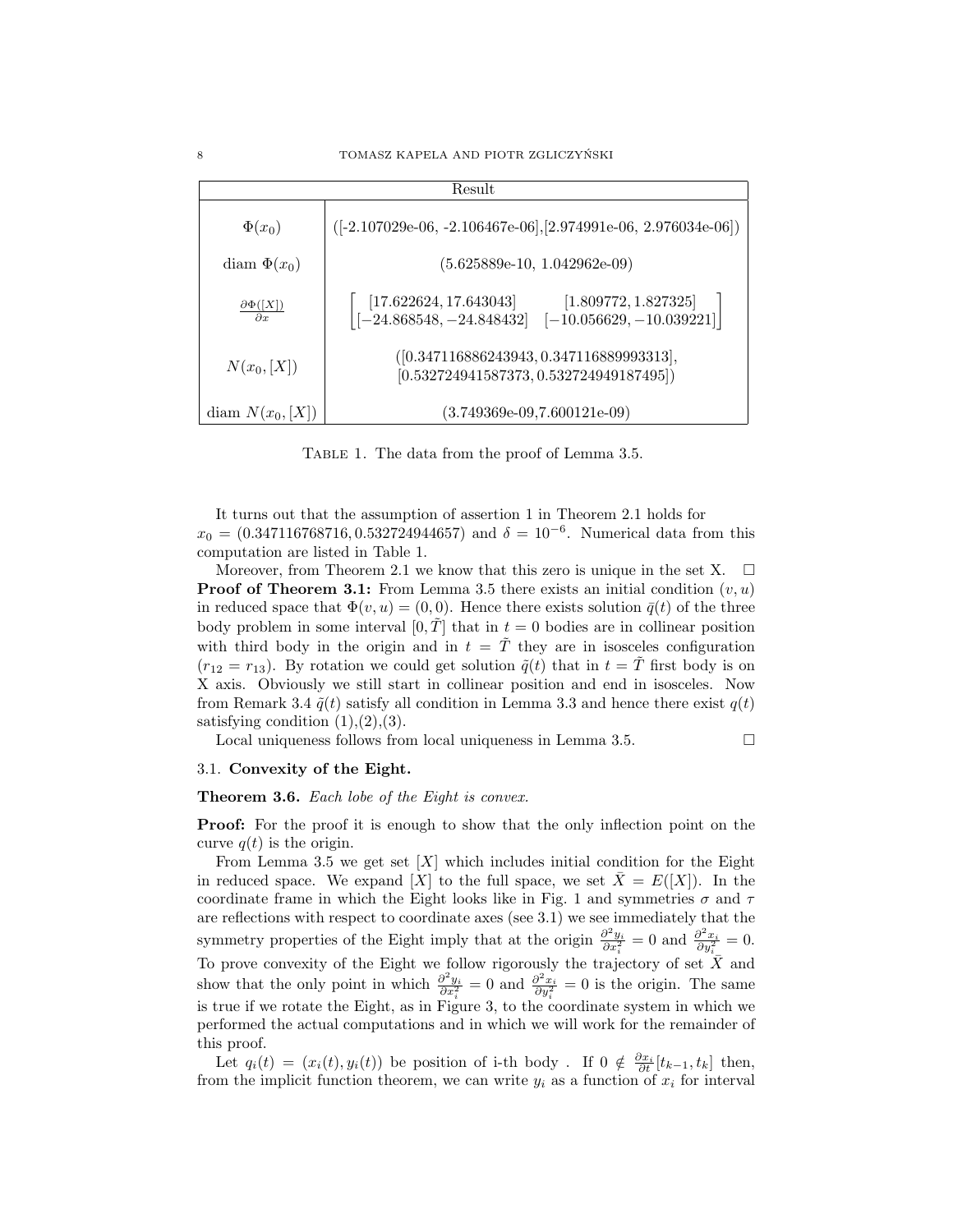between  $x_i(t_{k-1})$  and  $x_i(t_k)$ . Otherwise we try to represent  $x_i$  as a function of  $y_i$ . For small enough time steps at least one of this representations is always possible for the Eight (this is really verified during the rigorous computations) . Now we derive the formulas for the derivatives of  $y_i(t(x_i))$  with respect to  $x_i$  (for derivatives of  $x_i(t(y_i))$  we just exchange x and y variables in formulas).

$$
\frac{\partial y_i(t(x_i))}{\partial x_i} = \frac{\partial y_i}{\partial t} \left(\frac{\partial x_i}{\partial t}\right)^{-1}
$$
\n
$$
\frac{\partial^2 y_i(t(x_i))}{\partial x_i^2} = \left(\frac{\partial^2 y_i}{\partial t^2} - \frac{\partial^2 x_i}{\partial t^2} \frac{\partial y_i}{\partial x_i}\right) \left(\frac{\partial x_i}{\partial t}\right)^{-2}
$$
\n
$$
\frac{\partial^3 y_i(t(x_i))}{\partial x_i^3} = \frac{\frac{\partial^3 y_i}{\partial t^3} \frac{\partial x_i}{\partial t} - \frac{\partial^3 x_i}{\partial t^3} \frac{\partial y_i}{\partial t} + 2\left(\frac{\partial^2 x_i}{\partial t^2}\right)^2 \frac{\partial y_i}{\partial x_i} - 2\frac{\partial^2 x_i}{\partial t^2} \frac{\partial^2 y_i}{\partial t^2}}{\left(\frac{\partial x_i}{\partial t}\right)^2} - \frac{\left(\frac{\partial^2 x_i}{\partial t^2} \frac{\partial^2 y_i}{\partial x_i^2}\right)}{\left(\frac{\partial x_i}{\partial t}\right)^2}
$$

From this equations we need to know the derivatives  $x_i$  and  $y_i$  with respect to time. We obtain them easily by differentiation of  $(1.1)$  with respect to time. In fact this is done during each step of  $C^1$ -Lohner algorithm.

By  $\varphi(t, x_0)$  we denote the state of bodies (the position and the velocity) at time t with the initial condition  $x_0$  at  $t = 0$ . Let  $h_k$  be length of k-th time step,  $t_k =$  $h_1+\cdots+h_k$  - the time after k steps,  $[q^k]=[q_1^k]\times[q_2^k]\times[q_3^k]\times[q_1^k]\times[q_2^k]\times[q_3^k]\subset\mathbb{R}^{12}$ be product of intervals, such that  $\varphi(t_k, \bar{X}) \subset [q^k]$  and  $[Q^k] = [Q_1^k] \times [Q_2^k] \times [Q_3^k] \times$  $[Q_1^k] \times [Q_2^k] \times [Q_3^k] \subset \mathbb{R}^{12}$ , where  $[Q_i^k] = [X_i^k] \times [Y_i^k]$ , be product of intervals, such that  $\varphi([t_{k-1}, t_k], \bar{X}) \subset [Q^k]$  Note that  $[Q^k]$  can be seen as an interval enclosure for whole trajectory between  $[q^{k-1}]$  and  $[q^k]$ , which is computed during each step of  $C^1$ -Lohner algorithm.

For  $k$ -th step and  $i$ -th body (except first step for third body) we check if at least one of the following conditions is true

(3.13) 
$$
0 \notin \frac{\partial x_i}{\partial t}[X_i^k] \text{ and } 0 \notin \frac{\partial^2 x_i}{\partial y_i^2}[X_i^k]
$$

(3.14) 
$$
0 \notin \frac{\partial y_i}{\partial t}[Y_i^k] \text{ and } 0 \notin \frac{\partial^2 y_i}{\partial x_i^2}[Y_i^k].
$$

For first step for third body (starting in the origin) we check if one of following conditions is satisfied

(3.15) 
$$
0 \notin \frac{\partial x_3}{\partial t}[X_3^1] \text{ and } 0 \in \frac{\partial^2 x_3}{\partial y_3^2}[X_3^1] \text{ and } 0 \notin \frac{\partial^3 x_3}{\partial y_3^3}[X_3^1]
$$

(3.16) 
$$
0 \notin \frac{\partial y_3}{\partial t}[Y_3^1]
$$
 and  $0 \in \frac{\partial^2 y_3}{\partial x_3^2}[Y_3^1]$  and  $0 \notin \frac{\partial^3 y_3}{\partial x_3^3}[Y_3^1]$ .

To verify above conditions we follow rigorously using  $C<sup>1</sup>$ -Lohner algorithm the trajectory of set  $\bar{X}$  until reaching the section described in proof of Lemma 3.5 and for each time step and each body we check suitable condition. It turns out that for each time step and each body these conditions were satisfied. This finishes the proof.  $\Box$ 

3.2. Some numerical data from the convexity of Eight computation. The parameters of the methods were: a time step  $h = 0.01$ , order  $r = 7$ . We needed 53 steps to cross the section, below we show data for characteristic cases in order to show that it was really quite easy to verify, with algorithms we used.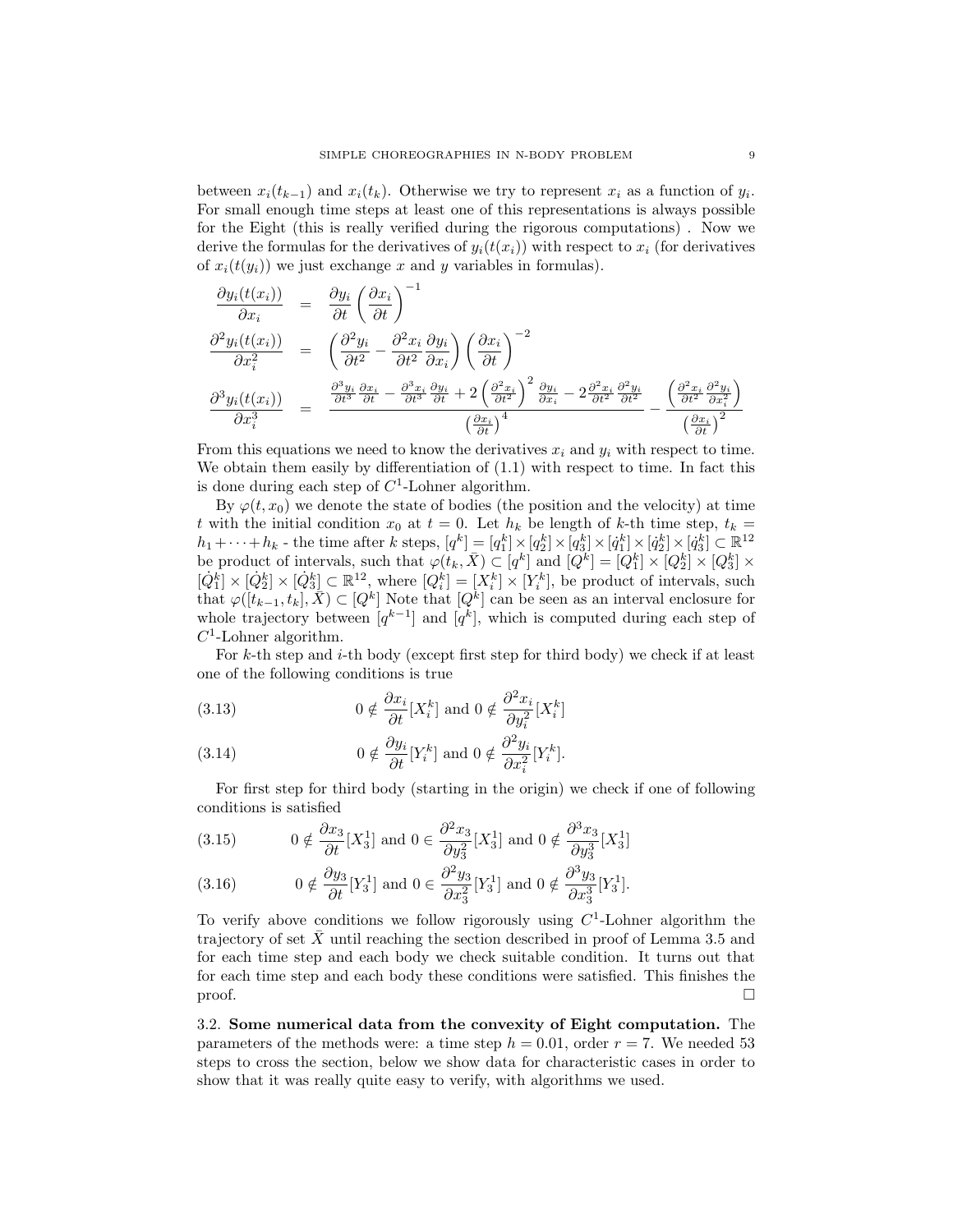| $\frac{\partial x_i}{\partial t}[X_i^1]$ | $\frac{\partial^2 x_i}{\partial y_i^2}[X_i^1]$ | $\frac{\partial^3 x_i}{\partial y^3}[X_i^1]$ |
|------------------------------------------|------------------------------------------------|----------------------------------------------|
| [0.334402, 0.347118]                     | [15.3592, 17.9897]                             | [136.616, 219.114]                           |
| [0.347116, 0.360049]                     | $[-16.5013,-14.111]$                           | [119.951, 192.562]                           |
| $[-0.695034,-0.69385]$                   | $[-0.0682713, 0.269952]$                       | $[-30.969, -26.3718]$                        |

Table 2. The data from the proof of Theorem 3.6, for step 1, neighborhood of deflection point.

|   | $\frac{\partial x_i}{\partial t} [X_i^2]$ | $\frac{\partial^2 x_i}{\partial u^2}[X_i^2]$ | $\frac{\partial^3 x_i}{\partial u^3}[X_i^2]$ |
|---|-------------------------------------------|----------------------------------------------|----------------------------------------------|
|   | [0.32222, 0.334722]                       | [16.7085, 19.6225]                           | [155.007, 250.021]                           |
|   | [0.35972, 0.372882]                       | $[-15.2203, -13.0177]$                       | [105.778, 171.191]                           |
| 3 | $[-0.695669, -0.69444]$                   | [0.126359, 0.472046]                         | $[-30.9533, -26.1203]$                       |

Table 3. The data from the proof of Theorem 3.6, for step 2.

| $\frac{\partial x_i}{\partial t} [X_i^2]$ | $\frac{\partial^2 x_i}{\partial y_i^2}[X_i^2]$ | $\frac{\partial^{\circ} x_{i}}{\partial y_{i}^{3}}[X_{i}^{2}]$ |
|-------------------------------------------|------------------------------------------------|----------------------------------------------------------------|
| $[-0.00287209, 0.00468403]$               |                                                |                                                                |
| [0.904939, 0.922079]                      | $[-2.55715, -2.16831]$                         | [4.35197, 10.6201]                                             |
| $[-0.919428, -0.909617]$                  | [2.56371, 3.03259]                             | $[-3.51203, 3.48564]$                                          |
| $\frac{\partial y_i}{\partial t} [Y_i^2]$ | $\frac{\partial^2 y_i}{\partial x^2} [Y_i^2]$  | $\frac{\partial^3 y_i}{\partial x^3}[Y_i^2]$                   |
| [0.480975, 0.48288]                       | $[-3.24824, -3.11737]$                         | $[-2.98453, -0.860616]$                                        |

Table 4. The data from the proof of Theorem 3.6, for step 37.

Step 1. We start in collinear position with third body in the origin. So we are in an inflection point. Numerical data for this case are given in Table 2. We see that for third body we have  $0 \in \frac{\partial^2 x_i}{\partial y_i^2}[X_i^1]$ , but this derivative is monotonic  $\left(\frac{\partial^3 x_i}{\partial y_i^3}[X_i^1] < 0\right)$ , hence there can be only one zero of it in interval  $[X_3^1]$ . But we know that one zero is at  $(0,0) \in [X_3^1]$ .

Steps 2-36 and 38-53 In this case all second derivatives do not contain 0. Table 3 contains data obtained in second step.

**Step 37.** In this case we cannot represent  $y_1$  as function of  $x_1$ , hence we interchange variables and represent  $x_1$  as function of  $y_1$  and check condition 3.14 instead of 3.13. The first body is in the rightmost position. Table 4 contains the derivatives for this case.

### 4. Doubly symmetric choreographies with even number of bodies

4.1. Symmetries. Many of the choreographies found by Simo [S1] have at least one symmetry. Just as in case of the Eight this is not only a symmetry of trajectory image, but also of how the curve describing the trajectory is parameterized with time.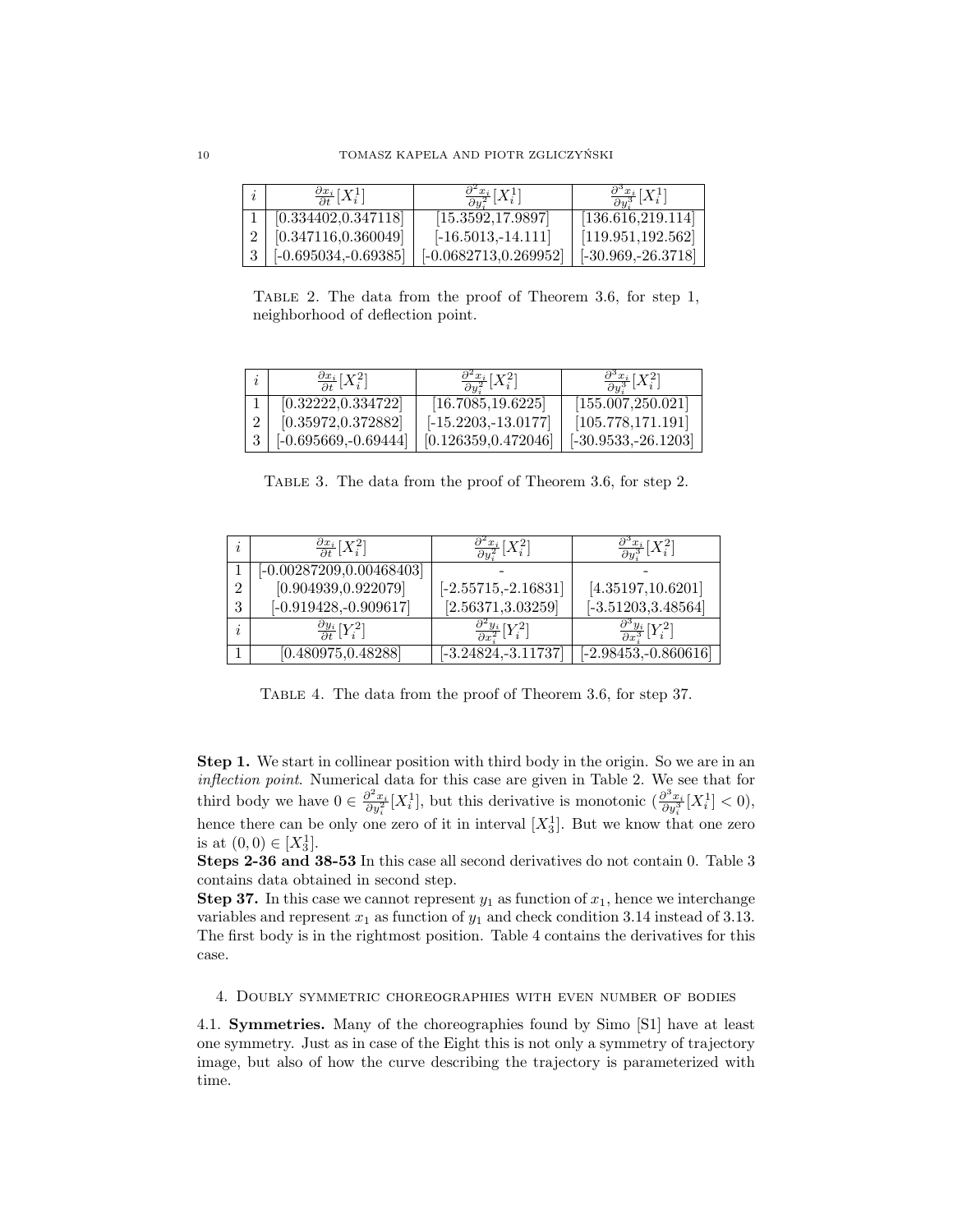

FIGURE 5. Linear chain with 8 bodies.

In this section we introduce a notation for symmetries which will be used till the end of this paper. By  $S_x$ ,  $S_y$ ,  $S_0$  we want to denote a symmetry with respect to the x axis, the y axis and to the origin. These spatial symmetries act also on time variable parameterizing curves.

Let T be any positive real number. We define actions of  $S_x$ ,  $S_y$  and  $S_0$  on  $\mathbb{R}/T\mathbb{Z}$ and on  $\mathbb{R}^2$  as follows:

$$
S_x(t) = -t + \frac{T}{2}, \quad S_x(x, y) = (-x, y),
$$
  
\n
$$
S_y(t) = -t, \quad S_y(x, y) = (x, -y),
$$
  
\n
$$
S_0(t) = t + \frac{T}{2}, \quad S_0(x, y) = (-x, -y).
$$

It follows from this definition that  $S_0 = S_x \circ S_y = S_y \circ S_x$ .

Let  $q(t): \mathbb{R}/T\mathbb{Z} \longrightarrow \mathbb{R}^2$ . We say that  $q(t)$  is invariant (equivariant) with respect to the action of S if  $S(q(t)) = q(S(t))$  for all t. Moreover we assume that  $q(t)$  is  $C^2$ function. If  $q(t)$  is invariant with respect to  $S_x$  (resp.  $S_y$ ) then  $\dot{q}(S_x(t)) = S_y(\dot{q}(t))$ (resp.  $\dot{q}(S_y(t)) = S_x(\dot{q}(t))$ ). Hence  $S_0$  invariance implies that  $\dot{q}(S_0(t)) = S_0(\dot{q}(t))$ .

From now on we will enumerate bodies starting from 0. We set  $q_i(t) = q\left(t + \frac{T}{N} \cdot i\right)$ ¢ for  $i = 0, ..., N - 1$ .

4.2. Doubly symmetric choreographies with even number of bodies. We will consider only cases with even number of bodies.

Let  $T = N \cdot \overline{T} > 0$ . We search for a function  $q(t) : \mathbb{R}/T\mathbb{Z} \longrightarrow \mathbb{R}^2$  which has following properties:

P1. for each  $t$  the origin is center of mass,

(4.1) 
$$
\sum_{i=0}^{N-1} q(t+\bar{T}\cdot i) = 0,
$$

P2.  $q(t)$  is invariant with respect to

- (a)  $S_x$  i.e.  $q(S_x(t)) = S_x(q(t)),$
- (b)  $S_0$  i.e.  $q(S_0(t)) = S_0(q(t)),$
- P3. function  $x = (q_0(t), q_2(t), \ldots, q_{N-1})$  where  $q_i(t) = q_i$  $(t+\bar{T}\cdot i)$ for  $i =$  $0, \ldots, N-1$ , is a T-periodic solution of the Newtonian N-body problem  $(1.1).$

Observe that condition P3 says that bodies trace each other with a constant phase shift.

The following Lemma, which is analogous to Lemma 3.3, gives necessary and sufficient conditions for an existence of a choreography satisfying P1,P2 and P3.

**Lemma 4.1.** Let  $N = 2n$  be a number of bodies. There exists a function  $q(t)$  with properties P1, P2, P3 if and only if there are functions  $q_i : [0, \overline{T}/2] \longrightarrow \mathbb{R}^2$  for  $i = 0, 1, \ldots, N - 1$  such as:

(1)  $q_0(0) = (0, y_0)$  for some  $y_0 \neq 0$   $(q_0(0)$  is on Y axis),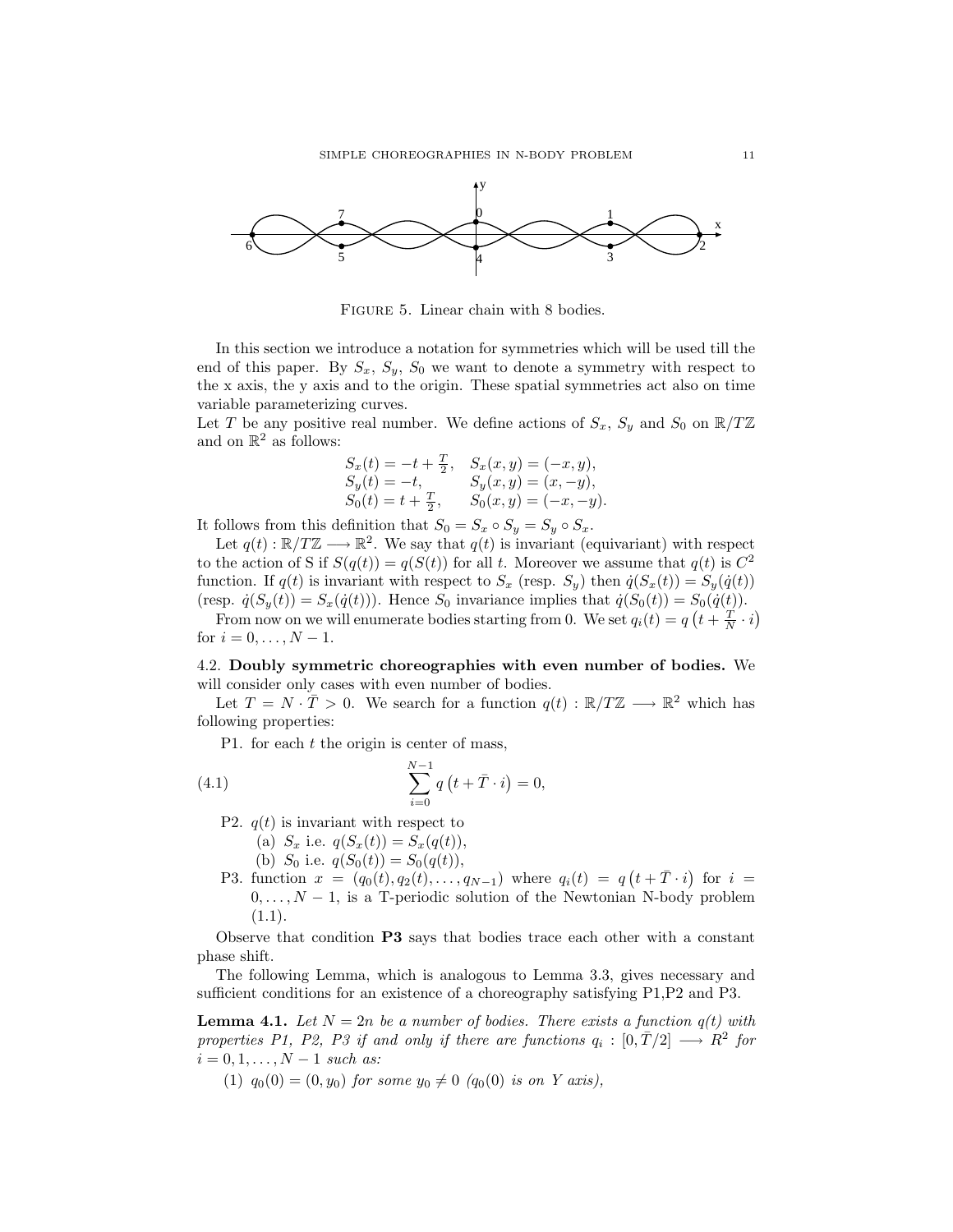(2) At time 
$$
t_0 = 0
$$
 for  $i = 0, 1, ..., N/2 - 1$  we have  
\n(a)  $q_i(t_0) = S_x(q_{\frac{N}{2}-i}(t_0))$   
\n(b)  $\dot{q}_i(t_0) = S_y(\dot{q}_{\frac{N}{2}-i}(t_0))$   
\n(c)  $q_i(t_0) = S_0(q_{\frac{N}{2}+i}(t_0))$   
\n(d)  $\dot{q}_i(t_0) = S_0(\dot{q}_{\frac{N}{2}+i}(t_0))$   
\n(3) At time  $t_1 = \overline{T}/2$  for  $i = 0, 1, ..., N/2 - 1$  we have  
\n(a)  $q_i(t_1) = S_x(q_{\frac{N}{2}-i-1}(t_1))$   
\n(b)  $\dot{q}_i(t_1) = S_y(\dot{q}_{\frac{N}{2}-i-1}(t_1))$   
\n(c)  $q_i(t_1) = S_0(q_{\frac{N}{2}+i}(t_1))$   
\n(d)  $\dot{q}_i(t_1) = S_0(\dot{q}_{\frac{N}{2}+i}(t_1))$   
\n(4)  $x(t) = (q_0(t), q_1(t), ..., q_{N-1}(t))$  is a solution of the Newton N-body problem  
\nfor  $t \in [0, \overline{T}/2]$ .

Proof: If we have a trajectory with properties P1, P2, P3 then it is easy to show that functions  $q_i(t)$  defined in P3 satisfy conditions (1)-(3). On the other hand if we have a functions  $q_i(t)$  which have properties (1)-(3) then we define  $q(t)$  by (4.2)

$$
q(t) = \begin{cases} q_i(t - i\bar{T}) & \text{for } t \in [i\bar{T}, (i + \frac{1}{2})\bar{T}] \text{ and } i = 0, 1, \dots, N - 1 \\ S_x(q_{\frac{N}{2} - i}(i\bar{T} - t)) & \text{for } t \in [(i - \frac{1}{2})\bar{T}, i\bar{T}] \text{ and } i = 1, 2, \dots, \frac{N}{2} \\ S_x(q_{\frac{3N}{2} - i}(i\bar{T} - t)) & \text{for } t \in [(i - \frac{1}{2})\bar{T}, i\bar{T}] \text{ and } i = \frac{N}{2} + 1, \dots, N \end{cases}
$$

From Lemma 4.1 it follows that the proof of an existence of a doubly symmetric choreography is equivalent to some boundary value problem for the N-body equation. We will now formulate this problem as a zero finding problem for a suitable map.

¤

Original phase space for the planar N-body problem has 4N dimensions. It turns out that, if initial conditions satisfy all conditions in point 2 of Lemma 4.1 it is enough to know values of only  $N$  variables to recover rest of them. We still may obtain solutions of any period, to determine this we can fix the size of curve by fixing one variable. Hence our *reduced space* be  $(N-1)$ -dimensional. In the next paragraph we will be more specific.

We define map  $E: \mathbb{R}^{N-1} \longrightarrow \mathbb{R}^{4N}$ , which expands, using symmetries from (2), initial conditions from reduced space to the full phase space:

 $(x_0, y_0, \dot{x}_0, \dot{y}_0, x_1, y_1, \dot{x}_1, \dot{y}_1, \ldots, x_{N-1}, y_{N-1}, \dot{x}_{N-1}, \dot{y}_{N-1})$ . We consider two cases:  $N = 4k$  and  $N = 4k + 2$ . For  $N = 4k$  we set

$$
E(\dot{x}_0 \times \prod_{i=1}^{k-1} (x_i, y_i, \dot{x}_i, \dot{y}_i) \times (x_k, \dot{y}_k)) = (0, a, \dot{x}_0, 0) \times \prod_{i=1}^{k-1} (x_i, y_i, \dot{x}_i, \dot{y}_i)
$$

$$
\times (x_k, 0, 0, \dot{y}_k) \times \prod_{i=1}^{k-1} (x_{k-i}, -y_{k-i}, -\dot{x}_{k-i}, \dot{y}_{k-i})
$$

$$
\times (0, -a, -\dot{x}_0, 0) \times \prod_{i=1}^{k-1} (-x_i, -y_i, -\dot{x}_i, -\dot{y}_i)
$$

$$
\times (-x_k, 0, 0, -\dot{y}_k) \times \prod_{i=1}^{k-1} (-x_{k-i}, y_{k-i}, \dot{x}_{k-i}, -\dot{y}_{k-i})
$$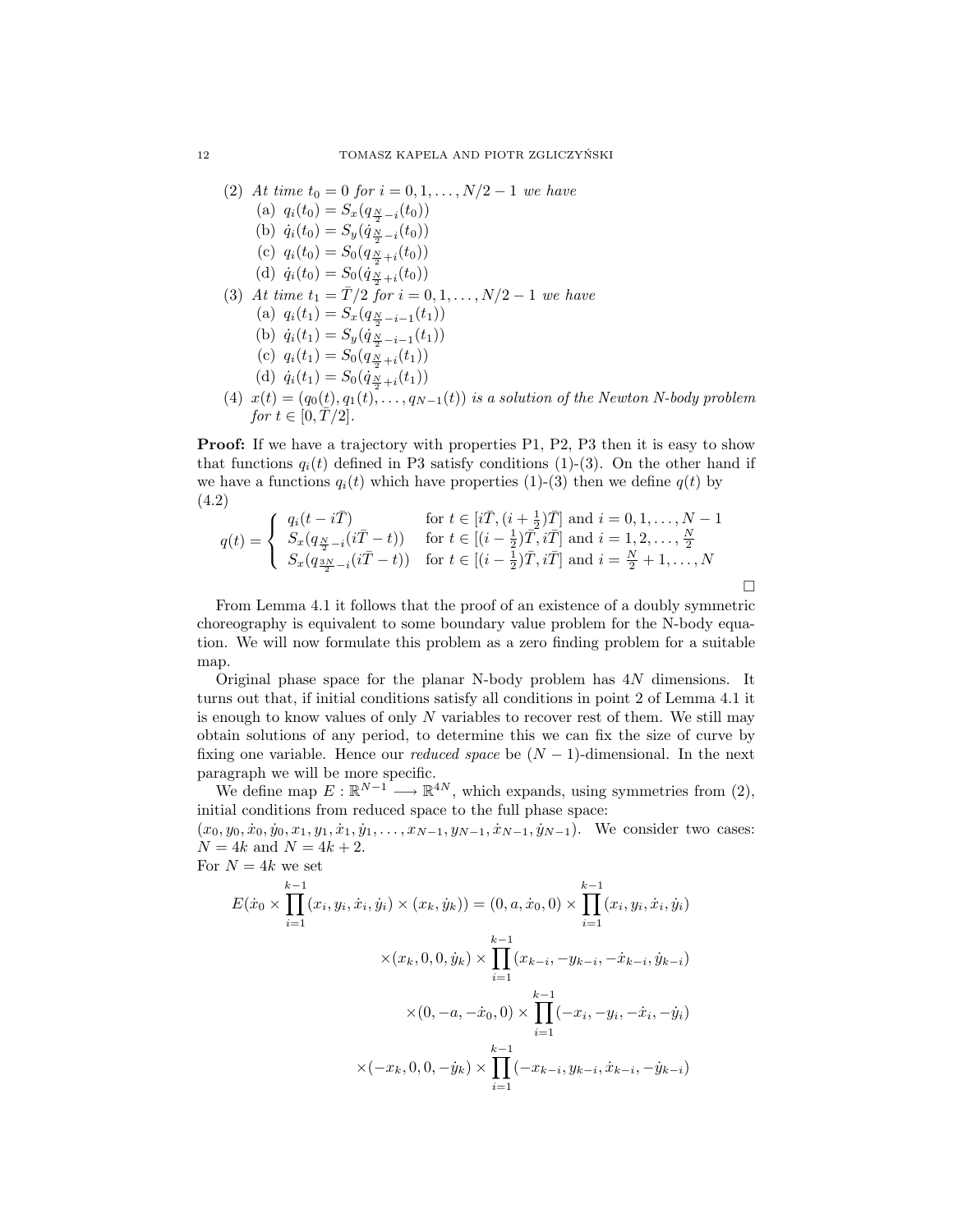For  $N = 4k + 2$  we set

$$
E(\dot{x}_0 \times \prod_{i=1}^k (x_i, y_i, \dot{x}_i, \dot{y}_i)) = (0, a, \dot{x}_0, 0) \times \prod_{i=1}^k (x_i, y_i, \dot{x}_i, \dot{y}_i)
$$

$$
\times \prod_{i=0}^{k-1} (x_{k-i}, -y_{k-i}, -\dot{x}_{k-i}, \dot{y}_{k-i}) \times (0, -a, -\dot{x}_0, 0)
$$

$$
\times \prod_{i=1}^k (-x_i, -y_i, -\dot{x}_i, -\dot{y}_i) \times \prod_{i=0}^{k-1} (-x_{k-i}, y_{k-i}, \dot{x}_{k-i}, -\dot{y}_{k-i})
$$

In both cases a is a parameter fixing a size of an orbit.

Again, like for the Eight, for every such initial condition exists a solution of the  $N$ -body problem  $(1.1)$  defined on some interval. To every initial configuration, following that solution, we associate, if it exists, a configuration in which for the first time

- for  $N = 4k$ : bodies k and  $k 1$  have equal x coordinate  $(x_k = x_{k-1}),$
- for  $N = 4k + 2$ : k-th body is on the X axis  $(y_k = 0)$ .

This defines the Poincaré map  $P : \mathbb{R}^{4N} \supset \Omega \longrightarrow \mathbb{R}^{4N}$ .

Now, we define the reduction map  $R: \mathbb{R}^{4N} \longrightarrow \mathbb{R}^{N-1}$  in such way that R has zeroes in points satisfying conditions (3a) and (3b) in Lemma 4.1 and only in such points. Observe that we don't have to worry about conditions (3c) and (3d) in Lemma 4.1, because from the properties of  $(1.1)$  if follows that if  $(2c)$  and  $(2d)$ holds, then  $(3c)$  and  $(3d)$  are satisfied for any  $t_1$ . For  $N = 4k$  we set

$$
R\left(\prod_{i=0}^{N-1} (x_i, y_i, \dot{x}_i, \dot{y}_i)\right) = (y_k + y_{k-1}, \dot{x}_k + \dot{x}_{k-1}, \dot{y}_k - \dot{y}_{k-1})
$$
  

$$
\times \prod_{i=0}^{k-2} (x_i - x_{2k-i-1}, y_i + y_{2k-i-1}, \dot{x}_i + \dot{x}_{2k-i-1}, \dot{y}_i - \dot{y}_{2k-i-1})
$$

For  $N = 4k + 2$  we set

$$
R\left(\prod_{i=0}^{N-1} (x_i, y_i, \dot{x}_i, \dot{y}_i)\right) = \{v_k\} \times \prod_{i=0}^{k-1} (x_i - x_{2k-i}, y_i + y_{2k-i}, \dot{x}_i + \dot{x}_{2k-i}, \dot{y}_i - \dot{y}_{2k-i})
$$

We define map  $\Phi : \mathbb{R}^{N-1} \supset E^{-1}(\Omega) \longrightarrow \mathbb{R}^{N-1}$  by

$$
\Phi = R \circ P \circ E.
$$

**Theorem 4.2.** If for some  $x \in \mathbb{R}^{N-1}$   $\Phi(x) = 0$ , then there exists a trajectory with properties P1, P2, P3.

**Proof:** Let x be point in which we have  $\Phi(x) = 0$ . Then  $E(x)$  satisfies condition  $(1),(2)$  in Lemma 4.1 and from construction of  $\Phi$  we obtain that there exist trajectories  $(q_i(t))$  starting with initial condition  $E(x)$  and ending with  $\hat{x}$  such that  $R(\hat{x}) = 0$ , hence condition (3) in Lemma 4.1 is satisfied. Now the assertion follows from Lemma 4.1.  $\Box$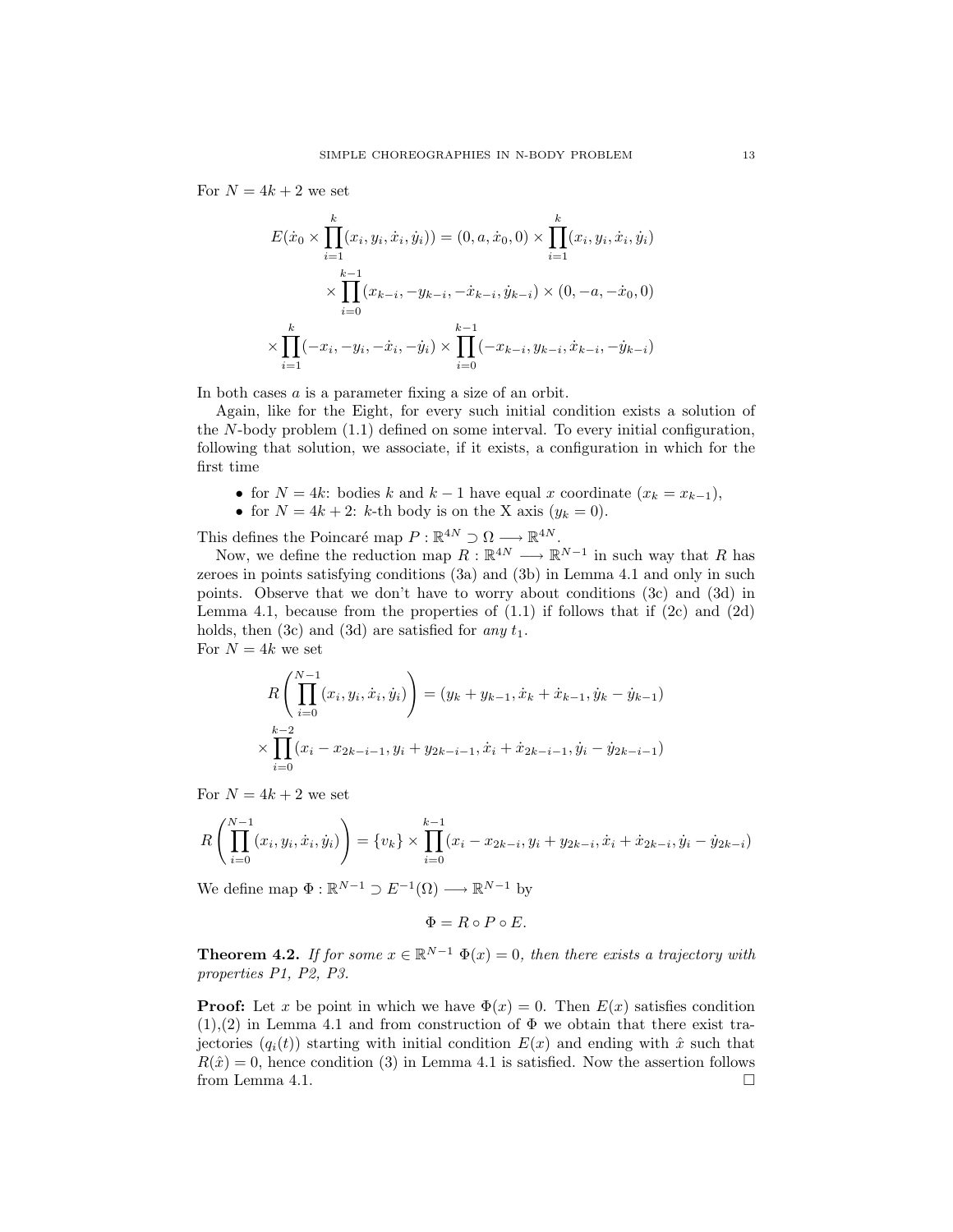

Figure 6. Gerver orbit - initial position



Figure 7. Gerver orbit - final position

# 5. Existence of the SuperEight - Gerver orbit

The Gerver orbit (Figure 6, 7) is a choreography with 4 bodies forming a linear chain. It's the simplest trajectory after the Eight.

With a computer assistance we proved the following

Theorem 5.1. The Gerver SuperEight exists and is locally unique (up to obvious symmetries and rescaling).

We show the existence of SuperEight using an approach described in Section 4, i.e. we verify assumptions of Theorem 4.2. Below we give some details. We set

$$
(5.1) \qquad E(x_1, \dot{x}_0, \dot{y}_1) = (0, a, \dot{x}_0, 0, x_1, 0, 0, \dot{y}_1, 0, -a, -\dot{x}_0, 0, -x_1, 0, 0, -\dot{y}_1),
$$

where a is a parameter fixing the size of the orbit. (5.2)

 $R(x_0, y_0, \dot{x}_0, \dot{y}_0, x_1, y_1, \dot{x}_1, \dot{y}_1, x_2, y_2, \dot{x}_2, \dot{y}_2, x_3, y_3, \dot{x}_3, \dot{y}_3) = (y_1 + y_0, \dot{x}_1 + \dot{x}_0, \dot{y}_1 - \dot{y}_0),$ 

Poincáre section  $S$  is defined by

$$
(5.3) \qquad S(x_0, y_0, \dot{x}_0, \dot{y}_0, x_1, y_1, \dot{x}_1, \dot{y}_1, x_2, y_2, \dot{x}_2, \dot{y}_2, x_3, y_3, \dot{x}_3, \dot{y}_3) = x_1 - x_0 = 0.
$$

At first we have proved an existence of a zero of  $\Phi(x)$  using an interval Newton method, but in the paper we present data from proof based on Krawczyk method. In case of Gerver orbit the choice of the method isn't so important, because if we take case of Gerver orbit the choice of the method isn't so important, because if we take<br>a time step small enough or smaller set [X], then the computed matrix  $\left[\frac{\partial \Phi}{\partial x}([X])\right]$ becomes invertible and the proof usually goes through. But in general the main problem of application of an interval Newton method is that of an invertibility of £ roblem of application of an interval Newton method  $\frac{\partial \Phi}{\partial x}([X])$ . We avoid this using the Krawczyk method.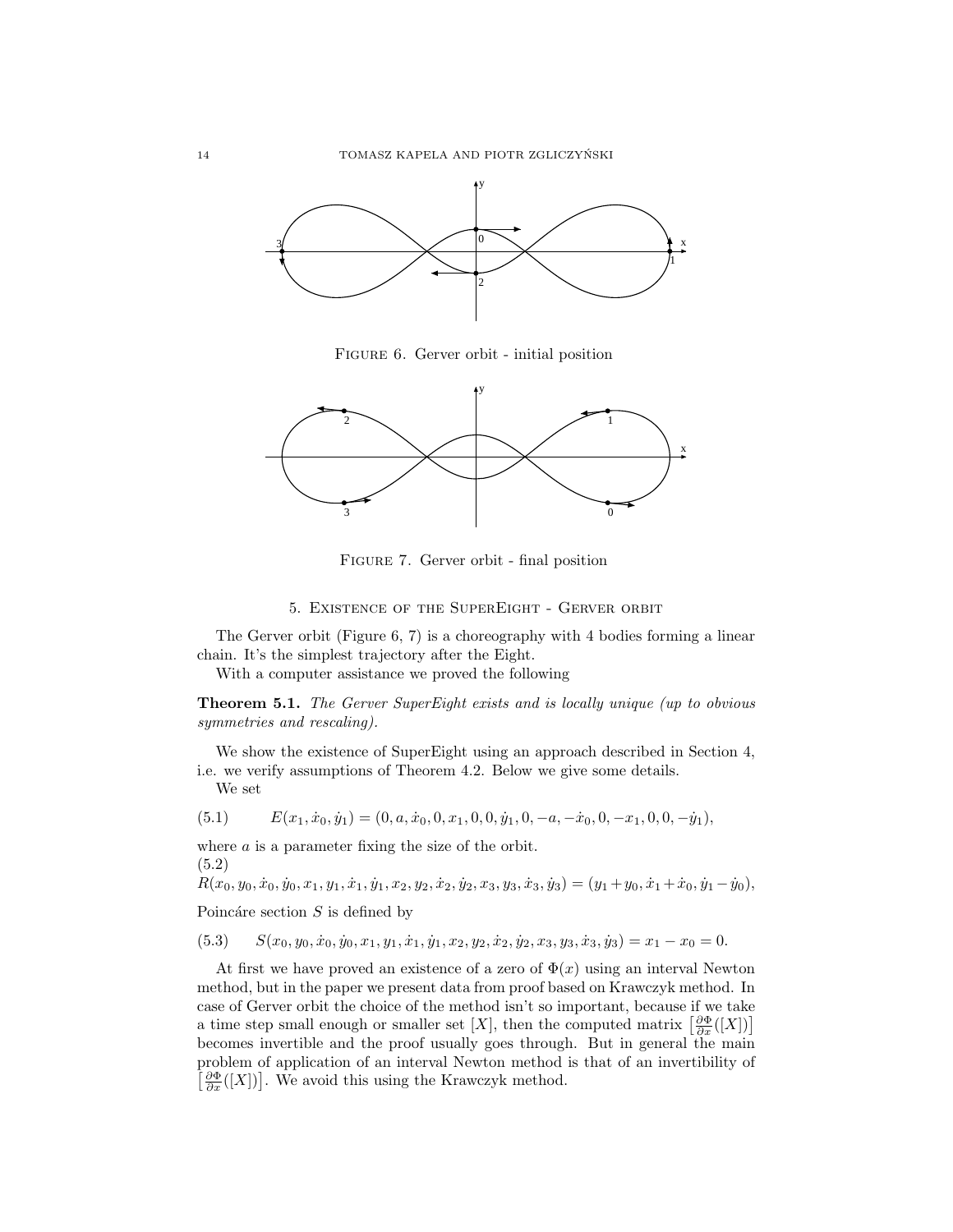| Initial values |                                                                        |  |
|----------------|------------------------------------------------------------------------|--|
|                |                                                                        |  |
|                | $\bar{x}$   (1.382857, 1.87193510824,0.584872579881)                   |  |
| $\alpha$       | $\pm 0.157029944461$                                                   |  |
|                | $[X]$ $\bar{x}$ + [-10 <sup>-7</sup> , 10 <sup>-7</sup> ] <sup>3</sup> |  |

Table 5. Data from the proof of existence of Gerver SuperEight. Initial values.

| Computed values                         |                                                                                                                                                                                                                                                           |  |
|-----------------------------------------|-----------------------------------------------------------------------------------------------------------------------------------------------------------------------------------------------------------------------------------------------------------|--|
| $\overline{C}$                          | 0.786925<br>0.257911<br>$-2.15400$<br>$-0.08163$ 0.293713<br>0.043565<br>$0.939059 - 0.10027$<br>0.158399                                                                                                                                                 |  |
| $\Phi(\bar{x})$                         | $\left[ [-2.87020e-09, -2.26613e-09]\right]$<br>$\begin{bmatrix} [-1.21155e-08,-1.06812e-08] \ [-5.45542e-08,-5.10016e-08] \end{bmatrix}$                                                                                                                 |  |
| diam $\Phi(\bar{x})$                    | $6.04064e - 10$<br>$1.43432e - 09$<br>$3.55268e - 09$                                                                                                                                                                                                     |  |
| $\frac{\partial \Phi}{\partial x}([X])$ | $[-0.1664, -0.1657]$ $[0.39070, 0.39119]$ $[0.71771, 0.71790]$<br>$\begin{bmatrix} -0.1764, -0.1750 \end{bmatrix}$ [3.52548, 3.52654] $\begin{bmatrix} -0.0968, -0.0964 \end{bmatrix}$<br>$[0.87189, 0.87534]$ $[-0.0867, -0.0842]$<br>[1.99599, 1.99697] |  |
| $K(\bar{x},[X],\Phi)$                   | $[1.382857036247056692, 1.382857041633411832]$<br>$[1.871935113301492981, 1.871935114053588922]$<br>$[0.5848725887384301769, 0.5848725902808686872]$                                                                                                      |  |
| diam $K(\bar{x}, [X], \Phi)$            | $5.386355139691545446e-09$<br>$7.520959410811656198e - 10$<br>$1.54243851024915557e - 09$                                                                                                                                                                 |  |

Table 6. Data from the proof of existence of Gerver SuperEight. Matrix  $C$  and results of computation.

To check the assertion (2) in Theorem 2.2 we used the  $C<sup>1</sup>$ -Lohner algorithm with order  $r = 6$ . The time step was set to  $h = 0.002$ . As matrix C we used an inverse of the monodromy matrix computed nonrigorously in a point  $\bar{x}$ , i.e.  $C = \frac{\partial \Phi(\bar{x})}{\partial x}$ ∂x −1 . Tables 5 and 6 contain numerical data from this proof.

6. Existence of the 'Linear chain' orbit for the 6 bodies

Figure 8 displays a linear chain choreography with 6 bodies.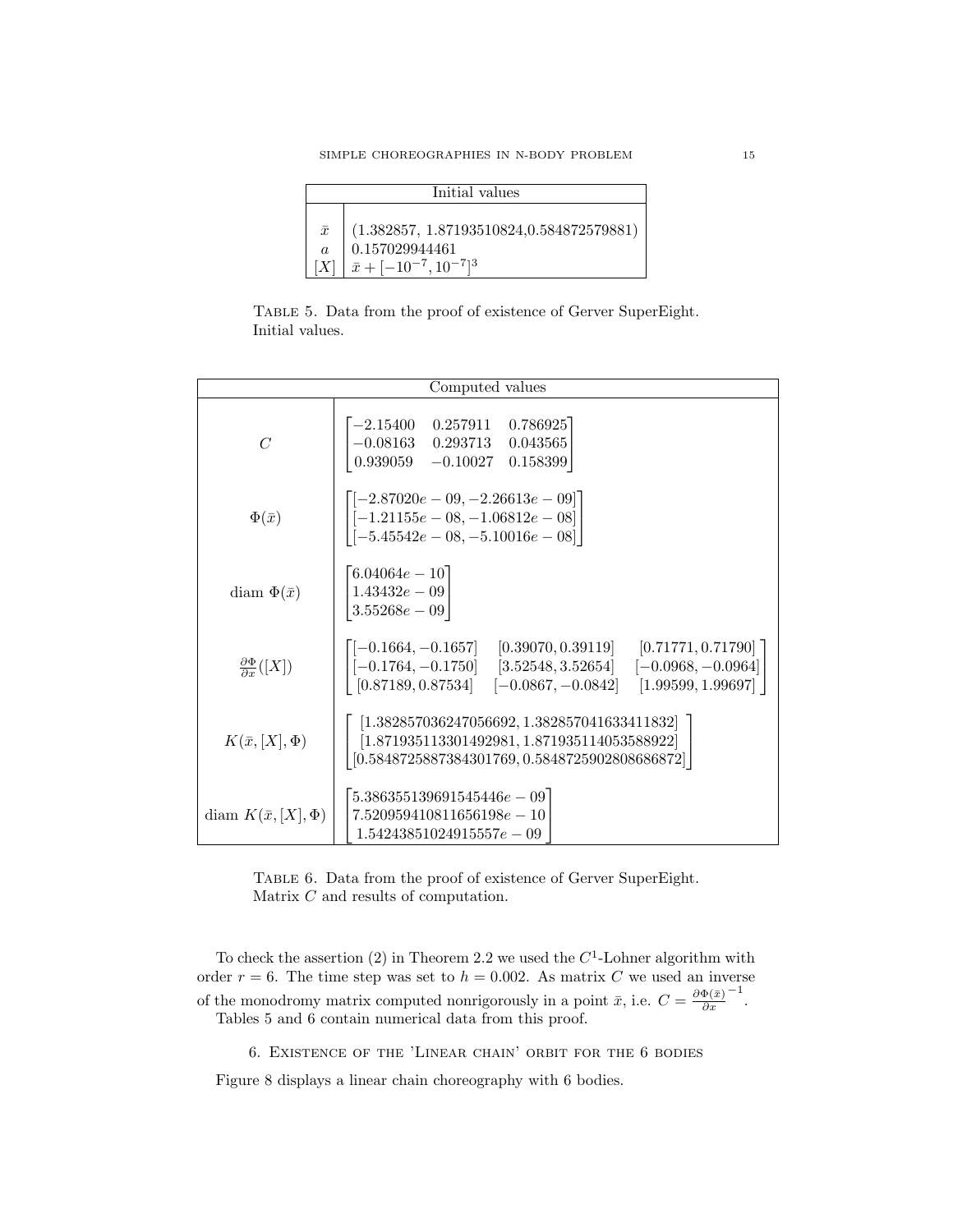

Figure 8. 'Linear chain' orbit for the 6 bodies - initial position



Figure 9. 'Linear chain' orbit for the 6 bodies - final position

In this section we report about the computer assisted proof of the following

Theorem 6.1. The linear chain for 6 bodies exists and is locally unique (up to obvious symmetries and rescaling).

Again, we show an existence of this orbit using an approach described in Section 4 with some minor changes. To speed up calculation and to increase accuracy we take into account in computation that all time  $q_3(t) = -q_0(t)$ ,  $q_4(t) = -q_1(t)$  and  $q_5(t) =$  $-q_2(t)$  (we change equation (1.1) doing a suitable substitution). So, our full space for ODE has now 12 dimensions. We use also a different time parameterization (we do time shift of  $\frac{1}{4}$  of the period). To use exactly approach described in Section 4 we interchange axes (see Fig. 8 and 9). From Lemma 4.1 we will get, in this coordinate frame, a doubly symmetric periodic solution  $q(t)$ . It is easy to see that  $\bar{q} = q(t - \frac{T}{4})$ is then a solution sharing needed symmetries in the original coordinate frame. All data are given in frame with interchanged axes.

We set

$$
(6.1) \qquad E(\dot{x}_0, x_1, y_1, \dot{x}_1, \dot{y}_1) = (0, a, \dot{x}_0, 0, x_1, y_1, \dot{x}_1, \dot{y}_1, x_1, -y_1, -\dot{x}_1, \dot{y}_1),
$$

where  $a$  is a parameter fixing the size of the orbit. (6.2)

 $R(x_0, y_0, \dot{x}_0, \dot{y}_0, x_1, y_1, \dot{x}_1, \dot{y}_1, x_2, y_2, \dot{x}_2, \dot{y}_2) = (\dot{x}_1, x_0 - x_2, y_0 + y_2, \dot{x}_0 + \dot{x}_2, \dot{y}_0 - \dot{y}_2).$ 

Poincáre section  $S$  is defined by

(6.3) 
$$
S(x_0, y_0, \dot{x}_0, \dot{y}_0, x_1, y_1, \dot{x}_1, \dot{y}_1, x_2, y_2, \dot{x}_2, \dot{y}_2) = y_1 = 0.
$$

To find a zero of  $\Phi(x)$  we use Krawczyk method. We check the assertion (2) in Theorem 2.2 using  $C^1$ -Lohner algorithm [ZLo] of order  $r = 9$  and a time step  $h = 0.0025$  for a computation in point  $\bar{x}$  and  $h = 0.001$  for a computation on set [X].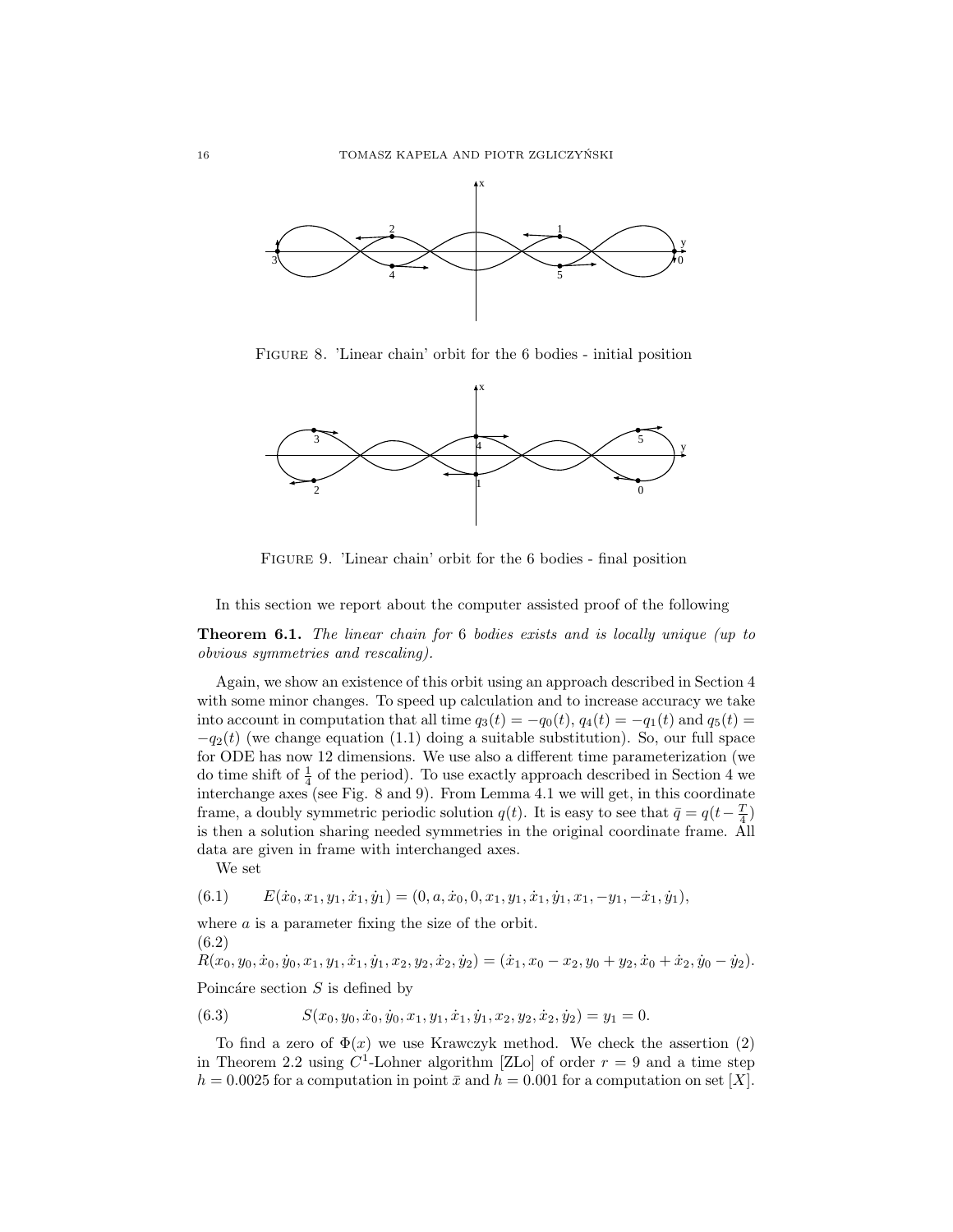|            | Initial value                                                                                                                                                                          |  |
|------------|----------------------------------------------------------------------------------------------------------------------------------------------------------------------------------------|--|
| $\bar{x}$  | $-0.635277524319$<br>0.140342838651<br>0.797833002006<br>0.100637737317<br>$-2.03152227864$                                                                                            |  |
| $\alpha$   | 1.887041548253914                                                                                                                                                                      |  |
| [X]        | $[-0.635277525319, -0.635277523319]$<br>[0.140342837651, 0.140342839651]<br>[0.797833001006, 0.797833003006]<br>[0.100637736317, 0.100637738317]<br>$[-2.03152227964, -2.03152227764]$ |  |
| diam $[X]$ | $2.0e - 0.9$<br>$2.0e-0.9$<br>$2.0e - 0.9$<br>$2.0e - 0.9$<br>$2.0e-0.9$                                                                                                               |  |

Table 7. Data from the proof of existence of linear chain for 6 bodies. Initial values for Krawczyk method.

As matrix  $C$  we used an inverse of the monodromy matrix computed nonrigorously in a point  $\bar{x}$ , i.e.  $C = \frac{\partial \Phi(\bar{x})}{\partial x}$ ∂x −1 .

In Tables 7 and 8 we present data from computation of Krawczyk method.

### 7. Some technical data

All computations were performed on AMD Athlon 1700XP with 256 MB DDRAM memory, with Windows 98SE operating system. We used CAPD package [Capd] and Borland C++ 5.02 compiler.

In the listing below r is an order and h is a time step used in the  $C^1$ -Lohner algorithm [ZLo].

The computation times for The Eight,  $h = 0.01$ ,  $r = 7$ 

- in point  $\bar{x}$  : 1.417 sec
- for set  $[X]$  : 2.66 sec
- convexity : 1.15501 sec

For the proof of an existence of Gerver solution in 4-body problem we used  $r = 6$ ,  $h = 0.002$ . The computation times for both  $\bar{x}$  and set [X] were approximately equal to 30.5 seconds.

For the proof of linear chain for 6-body problem

- computation of Poincaré Map for set [X] took 57.5 seconds with  $h = 0.001$ and  $r = 9$
- computation for  $\bar{x}$  took 23.8 seconds with  $h = 0.0025$  and  $r = 9$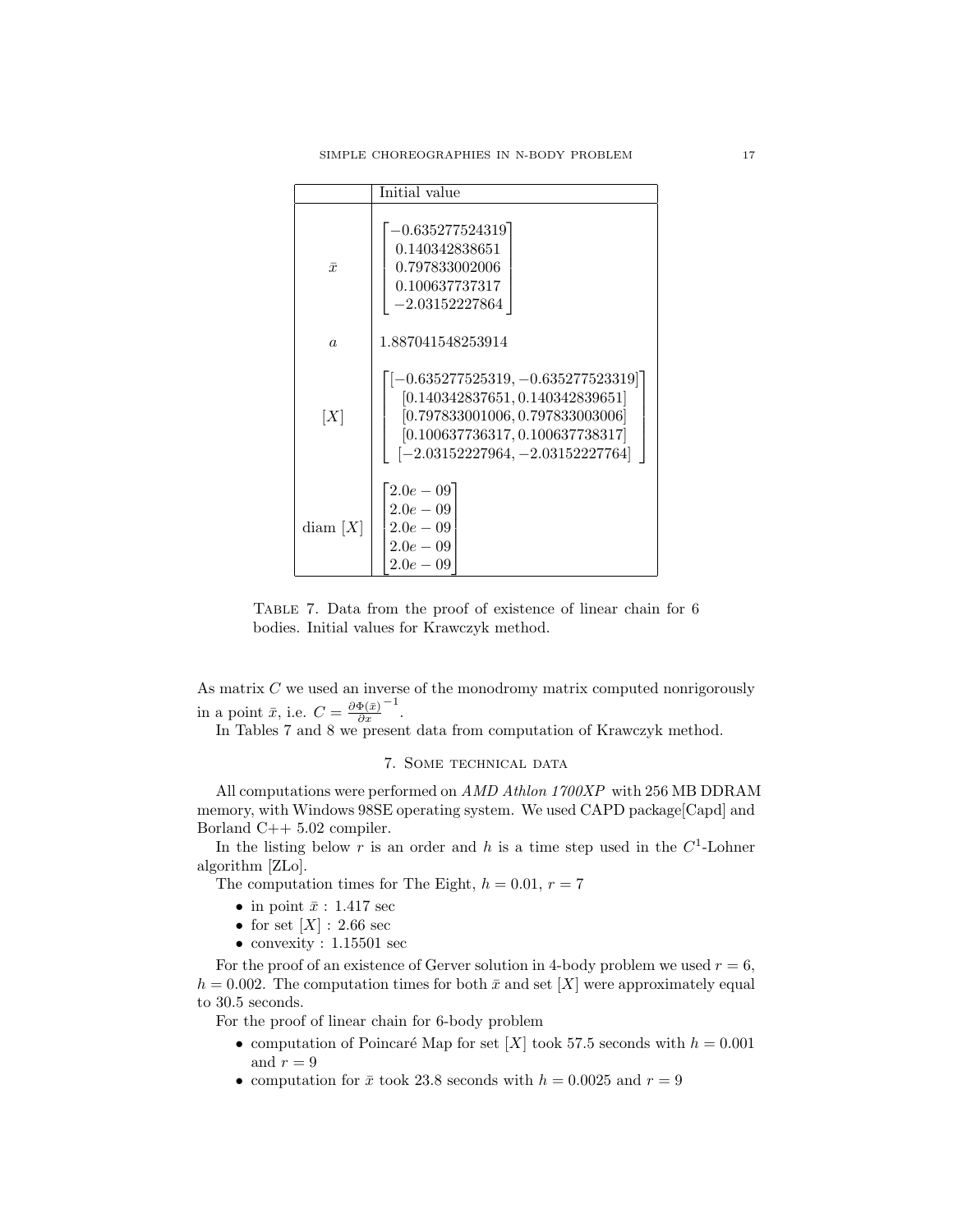|                              | Computed value                                                                                                                                                                                                                                                                      |
|------------------------------|-------------------------------------------------------------------------------------------------------------------------------------------------------------------------------------------------------------------------------------------------------------------------------------|
| $\Phi(\bar{x})$              | $[-3.1311957909658e - 11, 3.156277062700585e - 11]$<br>$[-4.528821762050939e - 12, 4.574757239694804e - 12]$<br>$-1.063704679893362e - 11, 1.051470022161993e - 11$<br>$[-3.084105193451592e - 11, 3.117495150917193e - 11]$<br>$-1.203726007759087e - 11, 1.193112275643671e - 11$ |
| diam $\Phi(\bar{x})$         | $(6.287472853666386e - 11)$<br>$9.103579001745743e - 12$<br>$2.115174702055356e - 11$<br>$6.201600344368785e - 11$<br>$2.396838283402758e - 11$                                                                                                                                     |
| $K(\bar{x},[X],\Phi)$        | $\left[ -0.6352775243616679557, -0.6352775242763283314 \right]$<br>$[0.1403428386430521646, 0.1403428386590999943]$<br>$[0.797833001999263769, 0.797833002012834469]$<br>$[0.10063773728817425324, 0.1006377373457752189]$<br>$-2.031522278710178764, -2.031522278575771612$        |
| diam $K(\bar{x}, [X], \Phi)$ | $8.53396242561643703e-11$<br>$1.604782973174678773e - 11$<br>$1.357070011920313846e - 11$<br>$5.760096566387318262e - 11$<br>$1.344071520748002513e - 10$                                                                                                                           |

Table 8. Data from the proof of an existence of linear chain for 6 bodies. Results of computation of Krawczyk method.

The programm performing the proofs is available on  $http://www.ap.krakov.pl/~tkapela$ 

### **REFERENCES**

- [A] G. Alefeld, Inclusion methods for systems of nonlinear equations the interval Newton method and modifications. in Topics in Validated Computations J. Herzberger (Editor), 1994 Elsevier Science B.V.
- [Capd] CAPD Computer assisted proofs in dynamics, a package for rigorous numerics, http://limba.ii.uj.edu.pl/˜capd
- [Ch] A. Chenciner, Some facts and more questions about the "Eight", Proceedings of the conférence "Nonlinear functional analysis", Taiyuan 2002, (World Scientific, in press)
- [CGMS] A. Chenciner, J. Gerver, R. Montgomery, C. Simó Simple Choreographic Motions of N Bodies: A Preliminary Study,. Geometry, mechanics, and dynamics, 287–308, Springer, New York, 2002.
- [CM] A. Chenciner and R. Montgomery, A remarkable periodic solution of three-body problem in the case of equal masses, Annals of Mathematics, 152 (2000),881–901
- [G1] Z. Galias. Interval methods for rigorous investigations of periodic orbits, Int. J. Bifurcation and Chaos, 11(9):2427-2450, 2001
- [G2] Z. Galias, Rigorous investigations of Ikeda map by means of interval arithmetic, Nonlinearity, 15:1759-1779, 2002
- [K] R. Krawczyk, Newton-Algorithmen zur Bestimmung von Nullstellen mit Fehlerschanken, Computing 4, 187–201 (1969)